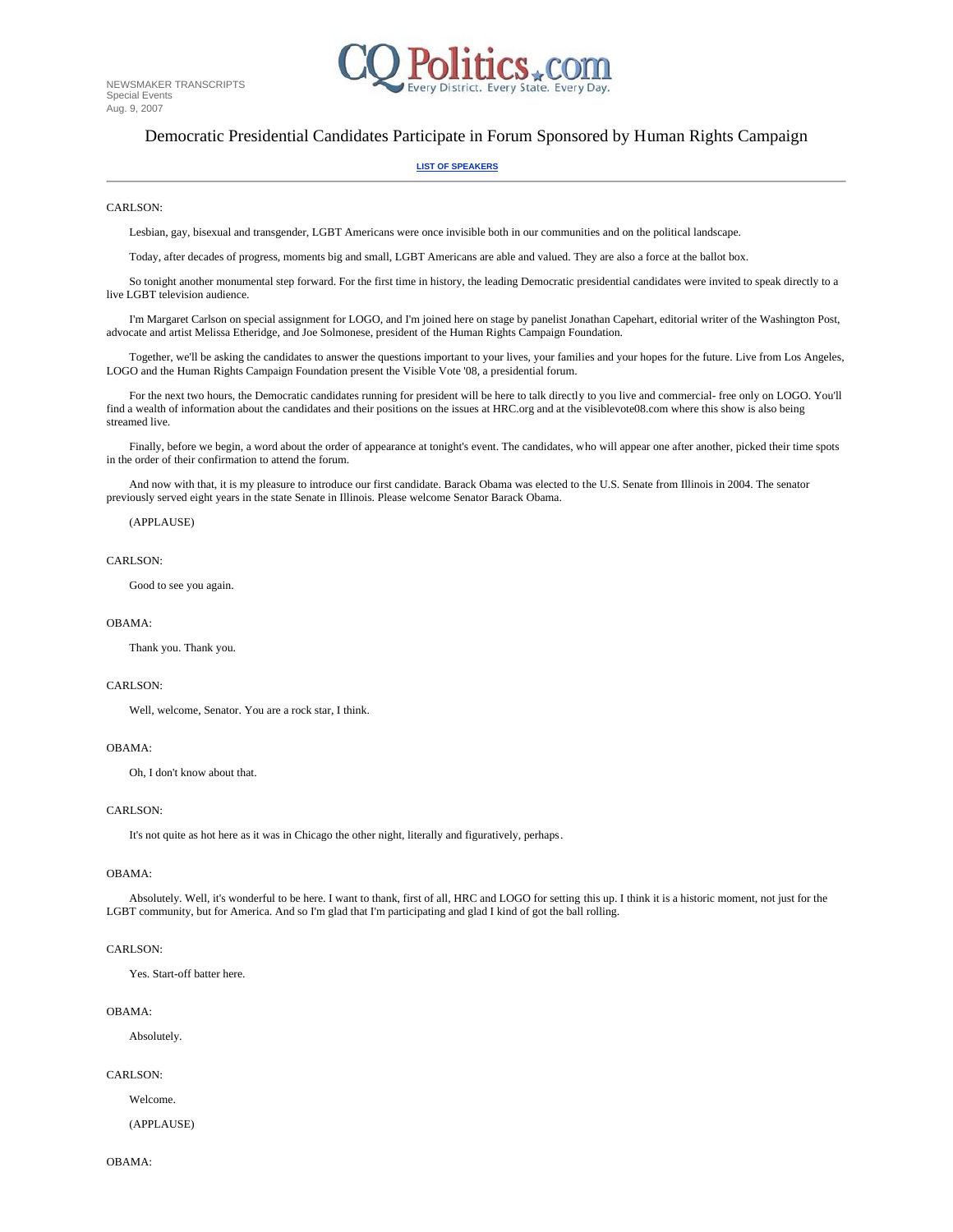I'm going to have some questions for you, but first I'm going to turn it over to Joe.

### SOLMONESE:

Senator, thank you so much for joining us. It's a real honor to have you here with us tonight. And thank you for being the first to accept our invitation.

You have said in previous debates that it is up to individual religious denominations to decide whether or not to recognize same sex marriage, and so my question is what place does the church have in government-sanctioned civil marriages?

### OBAMA:

Well, it is my strong belief that the government has to treat all citizens equally. I come from that, in part, out of personal experience. When you're a black guy named Barack Obama, you know what it's like to be on the outside. And so my concern is continually to make sure that the rights that are conferred by the state are equal for all people. That's why I opposed DOMA in 2006 when I ran for the United States Senate.

#### (APPLAUSE)

 That's why I am a strong supporter not of a weak version of civil unions, but of a strong version, in which the rights that are conferred at the federal level to persons who are part of a same sex union are compatible.

 Now, as a consequence, I don't think that the church should be making these determinations when it comes to legal rights conferred by the state. I do think that individual denominations have the right to make their own decisions as to whether they recognize same sex couples.

 My denomination, United Church of Christ, does. Other denominations may make a different decision. And obviously, part of keeping a separation of churches and state is also to make sure that churches have the right to exercise their freedom of religion.

 But when it comes to federal rights, the over 1,100 rights that right now are not being given to same sex couples, I think that's unacceptable, and as president of the United States, I'm going to fight hard to make sure that those rights are available.

### (APPLAUSE)

## SOLMONESE:

 So to follow up on your point about the state issue, if you were back in the Illinois legislature where you served and the issue of civil marriage came before you, how would you vote on that?

### OBAMA:

Well, my view is that we should try to disentangle what has historically been the issue of the word "marriage," which has religious connotations to some people, from the civil rights that are given to couples in terms of hospital visitation, in terms of whether or not they can transfer property or any of the other -- Social Security benefits and so forth.

So it depends on how the bill would have come up. I would have supported and would continue to support a civil union that provides all the benefits that are available for a legally sanctioned marriage. And it is then, as I said, up to religious denominations to make a determination as to whether they want to recognize that as a marriage or not.

#### SOLMONESE:

But on the grounds of civil marriage, can you see to our community where that comes across as sounding separate, but equal?

### OBAMA:

 Well, look, when my parents got married in 1960 or '61, it would have been illegal for them to be married in a number of states in the South. So obviously, this is something that I understand intimately. It's something that I care about.

 But I would also say this, that if I were advising the civil rights movement back in 1961 about its approach to civil rights, I would have probably said it's less important that we focus on an anti- miscegenation law than we focus on a voting rights law and a nondiscrimination employment law and all the legal rights that are conferred by the state.

 Now, it's not for me to suggest that you shouldn't be troubled by these issues. I understand that, and I'm sympathetic to it. But my job as president is going to be to make sure that the legal rights that have consequences on a day-to-day basis for loving same sex couples all across the country, that those rights are recognized and enforced by my White House and by my Justice Department.

### CARLSON<sup>.</sup>

Before I go to Melissa with a question -- I've been working with the LOGO people for a couple of days, so I have more of a feeling for what troubles them -it seems like religion owns the word "marriage" or you're letting religion have marriage, and then civilly, you get civil unions.

 But you got to get married and I got to get married, but Joe doesn't get to be married. And that really does mean that it's a lesser thing. It looks like a politically feasible thing to do, but...

#### OBAMA:

 Well, as I've proposed it, it wouldn't be a lesser thing, from my perspective. And, look, semantics may be important to some. From my perspective, what I'm interested in is making sure that those legal rights are available to people.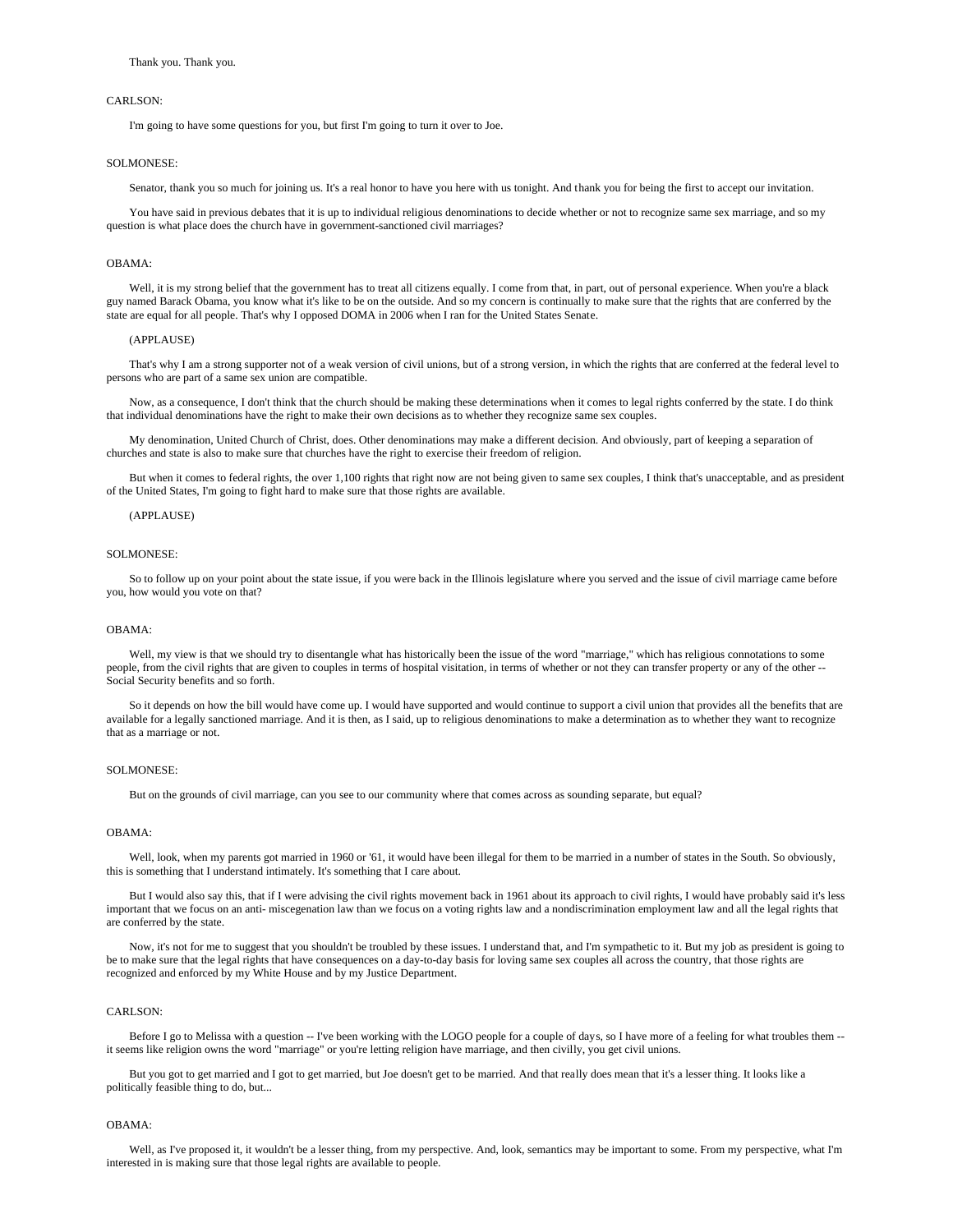And if we have a situation in which civil unions are fully enforced, are widely recognized, people have civil rights under the law, then my sense is that's enormous progress, and that is the kind of progress that I think HRC would be proud of and I would be proud of as president, and that's what I'm going to try to lead.

### CARLSON:

Thank you.

Melissa?

# ETHERIDGE:

 Thank you very much. First, I just want to say how incredibly humbled and honored I am to be here. I am not a professional politician. I'm not even a journalist. I'm an incredibly privileged rock star...

(APPLAUSE)

### OBAMA:

That's a good enough reason.

### ETHERIDGE:

 I'm very, very grateful and honored to represent my community and be able to speak for so many people who need to have their government's help. And with that, thank you.

I want to say hello. It's a pleasure to meet you, Senator Obama.

# OBAMA:

It's great to meet you.

#### ETHERIDGE:

 And you have this reputation, and not only in my heart and my experience of you, of being an incredible orator. You speak, you touch many of us, and you have. And we have lots of hope.

And I see you speaking to a very divided America. The last eight years we have been subject to a great fear that has divided us all -- between races, between economic classes and, of course, gays and lesbians often feel like we are at the very end of that "us" and "them" role.

### OBAMA:

Right.

# ETHERIDGE:

If you are elected president, what are you going to do? What are you going to do to bring this country back together?

### OBAMA:

 It's a great question. Part of the reason that LGBT issues are important to me is because I got into politics in part because I don't like people looking down on other people. It bothers me. Maybe it's something that my mother instilled in me. Maybe it's the experience of being an African American and at times being discriminated against.

 So the cause that all of you are involved with is part of what prompted me to get into politics. But part of what prompted me is also this hopefulness, this belief that there is a core decency to most people, and certainly most Americans, and that our founding documents, I think, have a set of universal truths that are really important.

 And the key question for the next president is can we tap back into that core decency? And can we appeal to what Lincoln called the better angels of our nature?

 And part of that involves, I think, when it comes to LGBT issues, acknowledging the reality that people experience every day. That's why when I was at the Democratic convention in 2004, I said there are no red states; there are no blue states. But I also said we've got gay friends in the red states, and we played little league in the blue states, trying to acknowledge that people's experience on a day-to-day basis is they've got gay friends, they've got gay family members. They love them and they cherish them, and somehow our politics creates craziness and fear that doesn't match up with people's day-to-day experience.

 And it's the job of the president, I think, to talk about these issues in ways that encourage people to recognize themselves in each other. And when I talk like this, by the way, sometimes the Washington press corps rolls its eyes and says, "Ah, he's so naive."

### CARLSON:

No eye-rolling here yet.

(LAUGHTER)

OBAMA: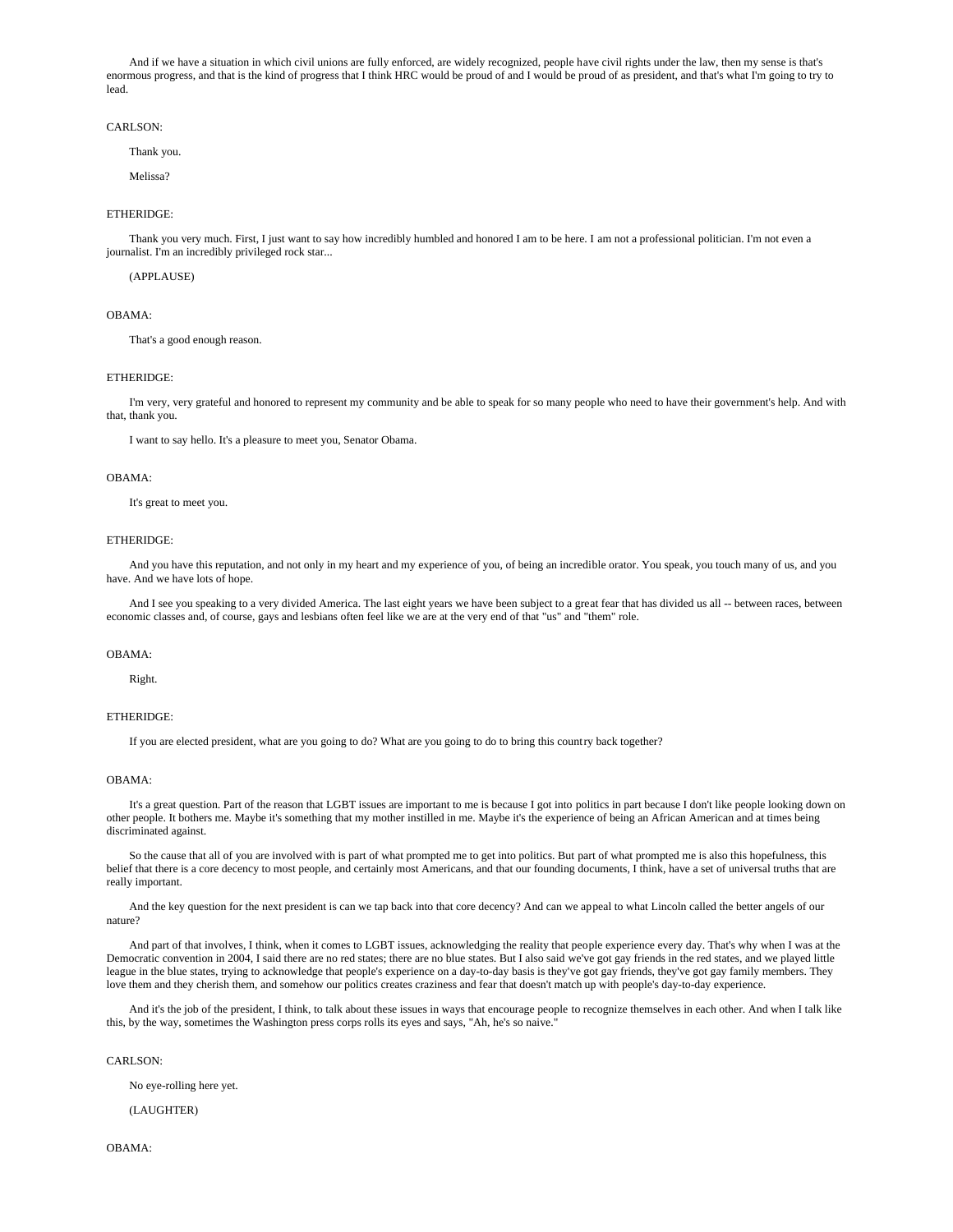But people do, because the sense is, you know, Obama -- he's always talking about hope. I'm a hope-monger.

(LAUGHTER)

But I believe that, and...

(APPLAUSE)

## ETHERIDGE:

 I grew up in the Midwest. I grew up believing that if you work hard and you're good, then you'll succeed and you can be a good citizen. I grew up believing in our country, in this great America. It's the greatest country, and I grew up believing in those documents. And those documents say equality to everyone...

#### OBAMA:

Absolutely.

### ETHERIDGE:

... given by our creator. And my creator made me what I am. And I believe that.

(APPLAUSE)

## ETHERIDGE:

And please, as you go and as you leave, don't be afraid. Don't let that fear -- be the first one to make the change to bring it, all right? Thank you.

#### (APPLAUSE)

#### CAPEHART:

 You've gotten some praise for taking to the pulpits of black churches and telling the black community, talking to the black community about its responsibilities.

 Now, you and I both know that there's a homophobia problem in the black community. So how are you going to talk to the black community about that, both as a candidate and, if you are elected to the White House, as president?

### OBAMA:

 I have already done so. Some of you saw at the Howard debate that Tavis Smiley had organized I specifically raised the homophobia in our community as an impediment to dealing with AIDS issues. I'm somebody who talks about LGBT issues not just before HRC.

 I was with Harold Ford. He organized a forum of black ministers in Tennessee. And I specifically talked about the degree to which the notion of gay marriage in black churches has been used to divide, has been used to distract. I specifically pointed out that if there is an pastor here who can point out a marriage that has been broken up as a consequence of seeing two men or two women holding hands, then you should tell me, because I haven't seen any evidence of it.

#### (APPLAUSE)

And what I've also said is if you think that issue is more important to the black family, which is under siege -- if you think that's more important than the fact that black men don't have any jobs and are struggling in the inner cities, then I profoundly disagree with you.

 So this goes to the earlier point that we were talking about, Melissa. I think when there's truth-telling involved, people respond, as long as you don't come at people in a heavy-handed way, but rather you approach them based on their own experience and their own truth.

 And the black community, I think, has a diversity of opinion, as you and I both know. There are people who recognize that if we're going to talk about justice and civil rights and fairness, that should apply to all people, not just some. And there are some folks who coming out of the church elevated one line in Romans above the Sermon on the Mount.

So my job as a leader, not just of African Americans, but hopefully, as a leader of Americans, is to tell the truth, which is this has been a political football that has been used. It is unfortunate. It's got to stop. And when it stops, we will then be able to address the legitimate and serious concerns that face the black families.

### CAPEHART:

 Senator, real quickly, a recent poll out of the New York Times and MTV of Americans ages 17 to 20 show that 44 percent of them favor same sex marriage compared to 28 percent of the public. Now, you're running as a candidate of change, but how can you run as a candidate of change when your stance on same sex marriage is decidedly old school?

### OBAMA:

 Oh, come on now. I mean, look, we can have this conversation for the duration of the 15 minutes, but there's a reason why I was here first. It's because I've got a track record of working on these issues.

 If people are interested in ENDA at the federal level, they can look at who was the chief co-sponsor of Illinois' version of ENDA, which we passed. If people are interested in my stance on these issues, I've got a track record of working with the LGBT community.

 What I have focused on, and what I will continue to focus on, is making sure that the rights that are provided by the federal government and the state governments and local governments are ones that are provided to everybody. And that's a standard that I think I can meet, and I don't make promises I can't keep. And on this issue, I have been at the forefront of any of the presidential candidates.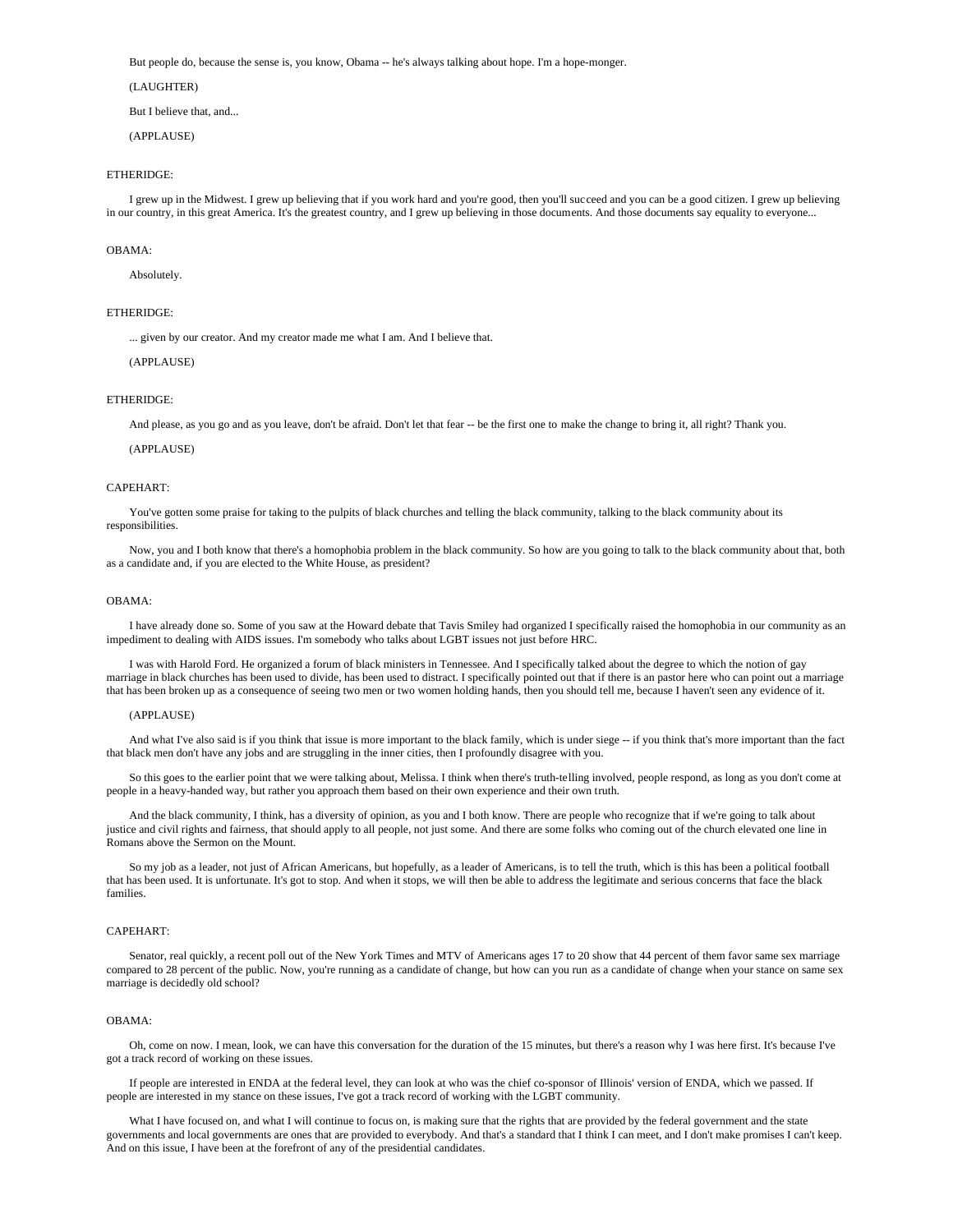Senator, I want to do a viewer-generated question. I want to do a moderator-generated question very quickly.

#### OBAMA:

Go ahead.

### CARLSON:

Would you put the fight among gays and lesbians for civil rights on a par with the civil rights movement for African Americans?

## OBAMA:

Well, my attitude is if people are being treated unfairly and unequally, then they are being treated unfairly and unequally, and it needs to be fixed.

 So I'm always very cautious about getting into comparisons of victimology. The issues that gays and lesbians face today are different from the issues that were faced by African Americans under Jim Crow. That doesn't mean, though, that there aren't parallels in the sense that legal status is not equal. And that has to be fixed.

 But I think it's important not to look at the black candidate and wonder whether or not he's going to be more sympathetic or less sympathetic to these issues. I'm going to be more sympathetic not because I'm black -- I'm going to be more sympathetic because this has been the cause of my life and will continue to be the cause of my life, making sure that everybody is treated fairly and that we've got an expansive view of America where everybody's invited in, and we are all working together to create the kind of America that we want for the next generation.

# CARLSON<sup>.</sup>

Well, I had a great viewer-generated question here for you. You're never going to know what it is, but now you get to sum up for 30 seconds or a minute.

### OBAMA:

Well, listen, it's a pleasure. This went too quick. I want more time, but I don't have it.

### CARLSON:

We'd like to give it to you.

### OBAMA:

 But the only thing I want to say is this. All the candidates in this race are going to be terrific on these issues compared to, certainly, the candidates in the other party right now. And that's unfortunate, because this shouldn't be a partisan issue.

The one thing I guess I would say about my candidacy, and something you should think about, is I don't just talk about these issues where it's convenient.

 There's a reason that I spoke about the importance of gay and lesbian issues in the most important speech of my life. I didn't have to. There's a reason why in my announcement I talked about these issues. There's a reason why I talk about gays and lesbians and transgender people in my stump speeches.

 I'm somebody who I think is willing to talk about these issues even when it's hard -- in front of black ministers. I'm willing to talk about AIDS at Saddleback Church to evangelicals and talk about why we need to have condom distribution to deal with the scourge of AIDS. So that's the kind of political purge that I hope all of you recognize is going to be necessary in order for us to create the kind of America that we all want. And I appreciate your time. Thank you.

# (APPLAUSE)

### CARLSON<sup>.</sup>

And we're happy you came here.

# OBAMA:

I had a great time.

### CARLSON:

It's good to see you. Bye now.

# OBAMA:

Thank you. Thank you so much.

## CARLSON:

 Our next candidate, John Edwards, was elected senator from North Carolina in 1998 and ran for president six years later. And, of course, in 2004 he was the vice presidential candidate. Welcome to Senator John Edwards.

#### (APPLAUSE)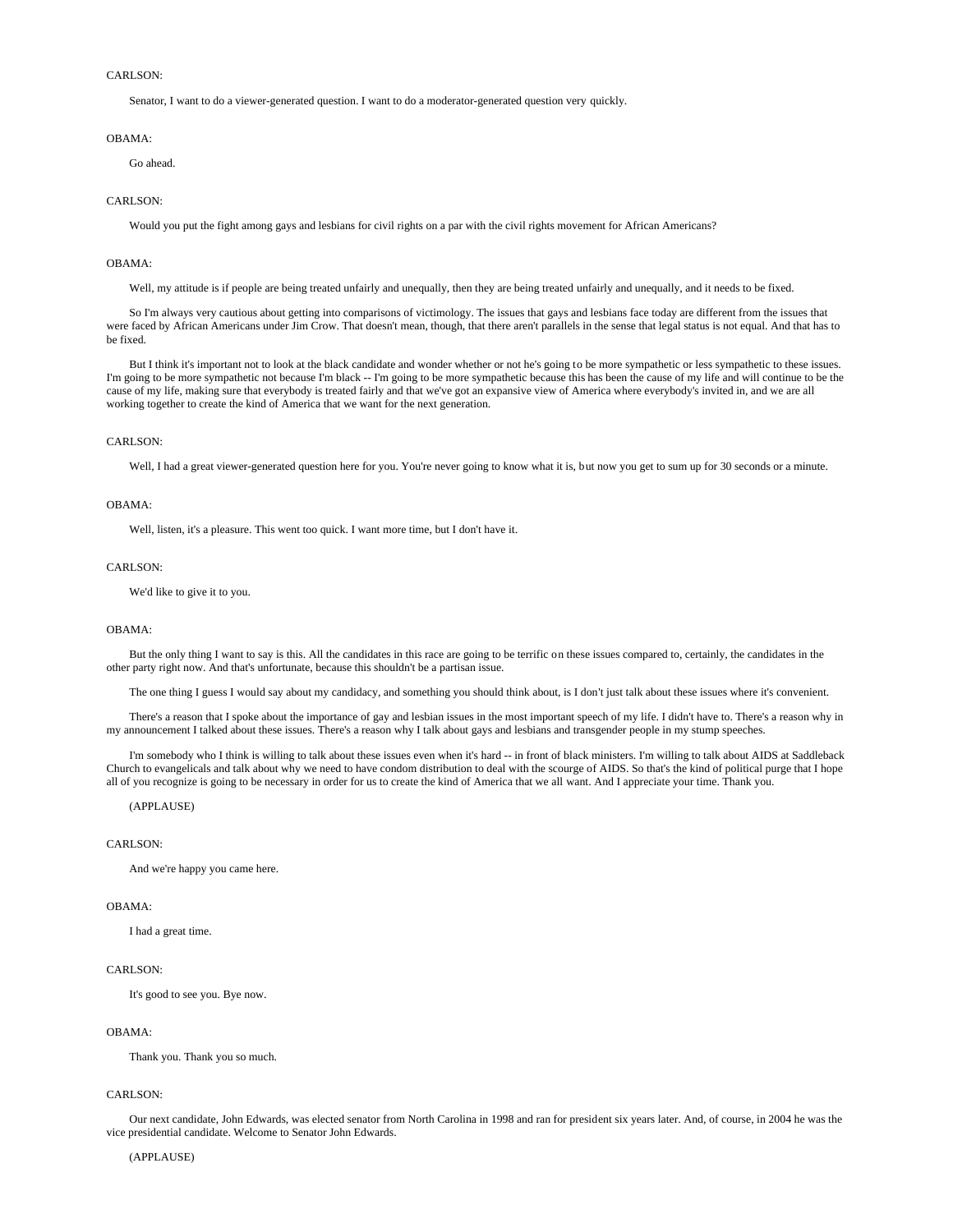# ETHERIDGE:

Hi.

# EDWARDS:

We've been listening to your music. I want you to know that.

### ETHERIDGE:

Good.

# CARLSON:

Senator Edwards, welcome. We're so delighted that you're here. Thank you for coming.

# EDWARDS:

Thank you. Glad to be here.

# CARLSON:

Melissa's going to start off the questions. She was bragging that she's neither a politician, and not even a journalist.

# (LAUGHTER)

But we can't sing.

# EDWARDS:

That's a great place to start.

# CARLSON:

All right.

Melissa?

# ETHERIDGE:

Yes. Welcome and thank you so much for being here.

# EDWARDS:

Of course.

# ETHERIDGE:

We're so grateful for that. Your wife and I actually have a lot in common, both suffering through cancer and such, and I wish her the best.

# EDWARDS:

Thank you.

# ETHERIDGE:

And I send her lots and lots of love. And we also share more than that. Both her and I are very fortunate to be able to afford the best health care.

# EDWARDS:

Yes.

# ETHERIDGE:

 And I remember being in chemotherapy and having a shot once a week that was \$3,000 and wondering how anyone else could afford this. And I know you understand the health care need of lower income people.

 But do you understand the special needs of people in gay and lesbian couples who cannot depend on their partner's insurance for protection because they are not a legal spouse or have to pay extra on the benefit? What would you do about this?

### EDWARDS:

Well, first of all, let me say thank you to HRC and thank you to all of you for your leadership.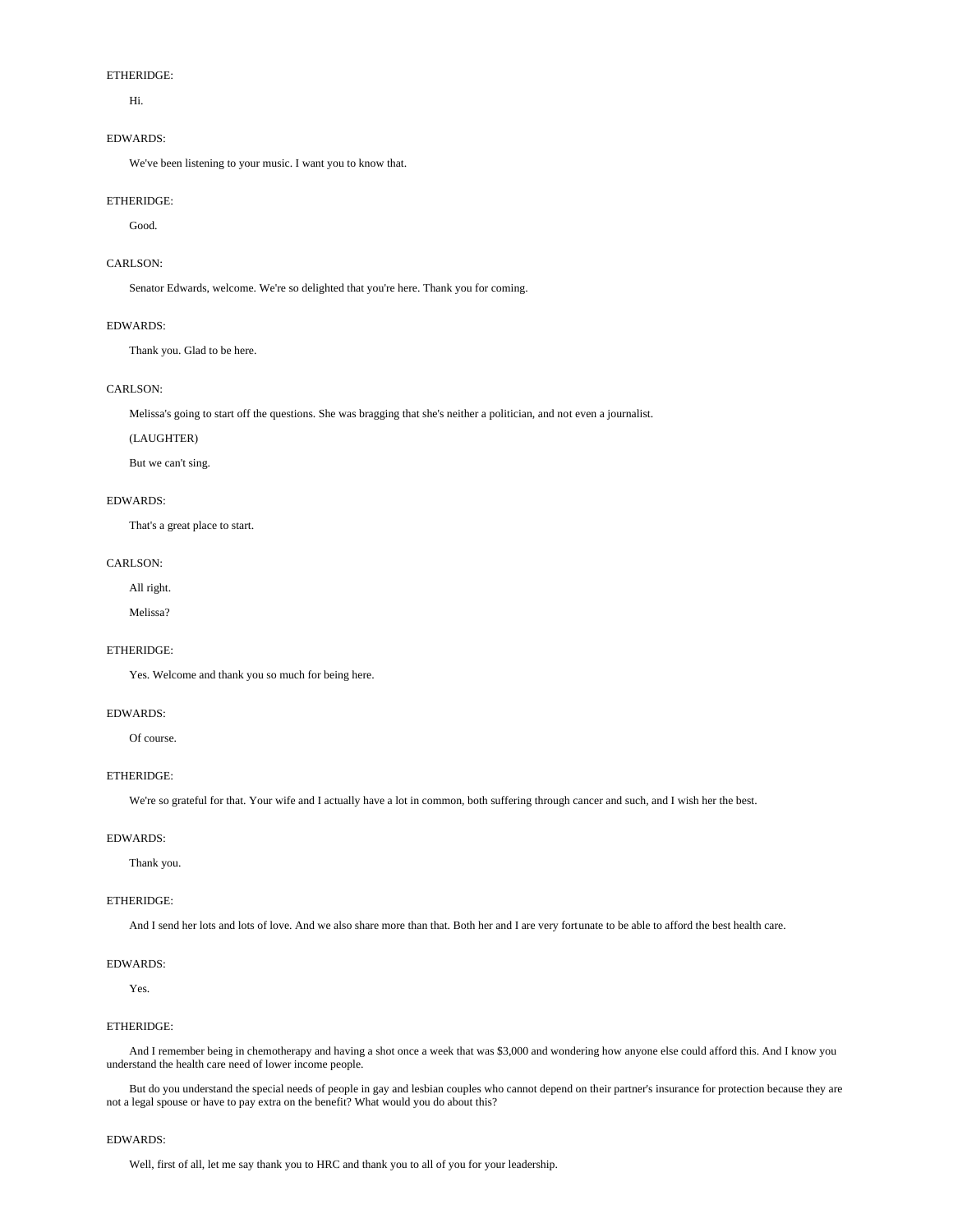And the answer to your question is those rights should be available to gay and lesbian couples. I actually was the first candidate to come out with a universal health care plan, which I'm very proud of, that made it very clear that those rights to gay and lesbian couples would be exactly the same as they would for straight couples. And so those health care benefits would be available to someone in that situation.

 And I might add just a few weeks ago I was the LA Gay and Lesbian Center, which is an extraordinary place, which I'm sure some people here are familiar with here in the Los Angeles community, where they are doing amazing, amazing work.

 But there's a message from my visit there that I think is really important for America to hear, which is I met a whole group of young people who were there because they were homeless, and they were homeless because they came out of the closet and told their parents the truth, and their parents kicked them out of the home.

 And there they were -- the only place -- they were living on the street, had nowhere to go. Thank God for the LA Gay and Lesbian Center being there for them, and an extraordinary woman who runs the center. But without that place, where would these young people go?

 And it just can't be that in America people think that's OK. They can't believe that's OK. And they need to hear and see exactly what I saw when I was there, because it was moving. It was touching, and I actually believe that that kind of experience would have a huge impact on the American people if they could just see.

# (APPLAUSE)

# ETHERIDGE:

 It seems like it's had a huge effect on you, and that's really nice to see, because I have heard that you have said in the past that you feel uncomfortable around gay people. Are you OK right now?

### (LAUGHTER)

It's  $\bigcap K$ 

### CARLSON:

It's very common.

### EDWARDS:

I'm perfectly comfortable.

# ETHERIDGE:

But it's experiences like that that people need to know, people need to see, and just how universal -- how we are all just people. We're the same.

#### EDWARDS:

It is.

### ETHERIDGE:

Now, my next question is...

# EDWARDS:

Can I just tell you that's not true -- what you just said? You didn't say I said it, but...

# ETHERIDGE:

I had heard of it.

# EDWARDS:

Someone else said it.

### ETHERIDGE:

Not true?

# EDWARDS:

It's not true. It is not true.

### ETHERIDGE:

OK. I take that back. I apologize.

### EDWARDS:

No. I know where it came from. It came from a political consultant, and he's just wrong. And Elizabeth and I were both there, and both of us have said he's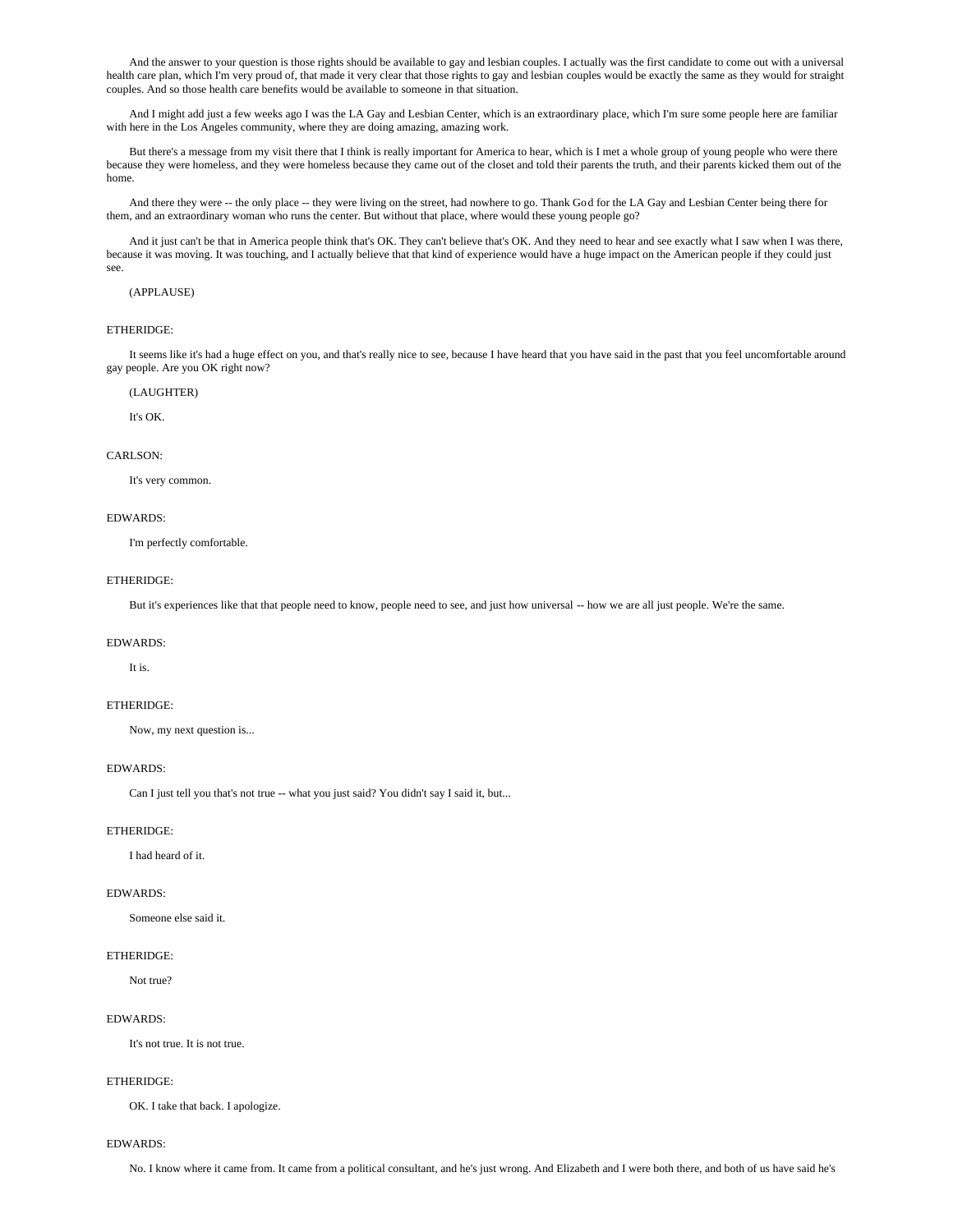#### wrong.

### ETHERIDGE:

All right. I apologize for ever taking that and putting that out.

### EDWARDS:

### That's OK.

#### ETHERIDGE:

 I have children in grade school, and they're now in third and fifth grade. But I remember in first grade and kindergarten the little kids coming up to me and going, "Why do they have two mommies?" And I always felt that this was my place to just bend down and go, "You know what? Some people have a mommy and a daddy. Some people have just a mommy, just a daddy. Some people have two mommies and two daddies." And they go, "OK," and they walk away, because it makes perfect sense to them, and they're fine with that.

Do you think public schools should teach about LGBT kids and families? How can we bring this into the public school system, or should we?

### EDWARDS:

 Oh, sure it should. The kids who go to public schools need to understand why same sex couples are the parents of some of the children. They need to understand that these are American families, just like every American family.

 It's one of the reasons why, of course, we have tens of thousands of kids in foster care who desperately need a home. It's one of the reasons that we need to allow gay and lesbian couples the same rights to adopt children -- in fact, to provide for them to have the same rights to adopt children.

### (APPLAUSE)

# (CROSSTALK)

#### EDWARDS:

 I'm sorry. I'm almost done. The only thing I would add to that is I do think it's important for the kids that their peers understand what's happening, because otherwise, you know, children are children. They can be mean and cruel, as I know that you have seen.

 And the question is whether we as adults have a responsibility to make sure that they're educated, that they understand this is a good thing, and it's something that we as Americans believe in and embrace.

### CARLSON:

At what grade or what age would you introduce, for instance, that kind of education in the schools?

#### EDWARDS:

That's a good question. I've not thought about it enough to answer it.

# CARLSON:

Well, think about it and come back later and tell us what you come up with.

# (LAUGHTER)

#### EDWARDS:

Yes. There is a place, though, that I believe it's appropriate.

## CARLSON:

Jonathan?

# (CROSSTALK)

# CAPEHART:

Senator, when you were the vice presidential nominee in 2004, many gays and lesbians felt that they were being used as a scare tactic by the right wing and the Republican party and that the Democrats didn't do anything to defend them. Why should the gay community think that it will be defended this time by you?

### EDWARDS:

Well, first of all, this is only one area where the right wing uses scare tactics to divide the American people. And the truth is both in a presidential campaign and in governing, it is so important that we reject this hate-mongering.

 I was actually very proud, I have to say -- Melissa mentioned my wife Elizabeth -- I was very proud of Elizabeth for taking Ann Coulter on, and taking her on head-on.

### (APPLAUSE)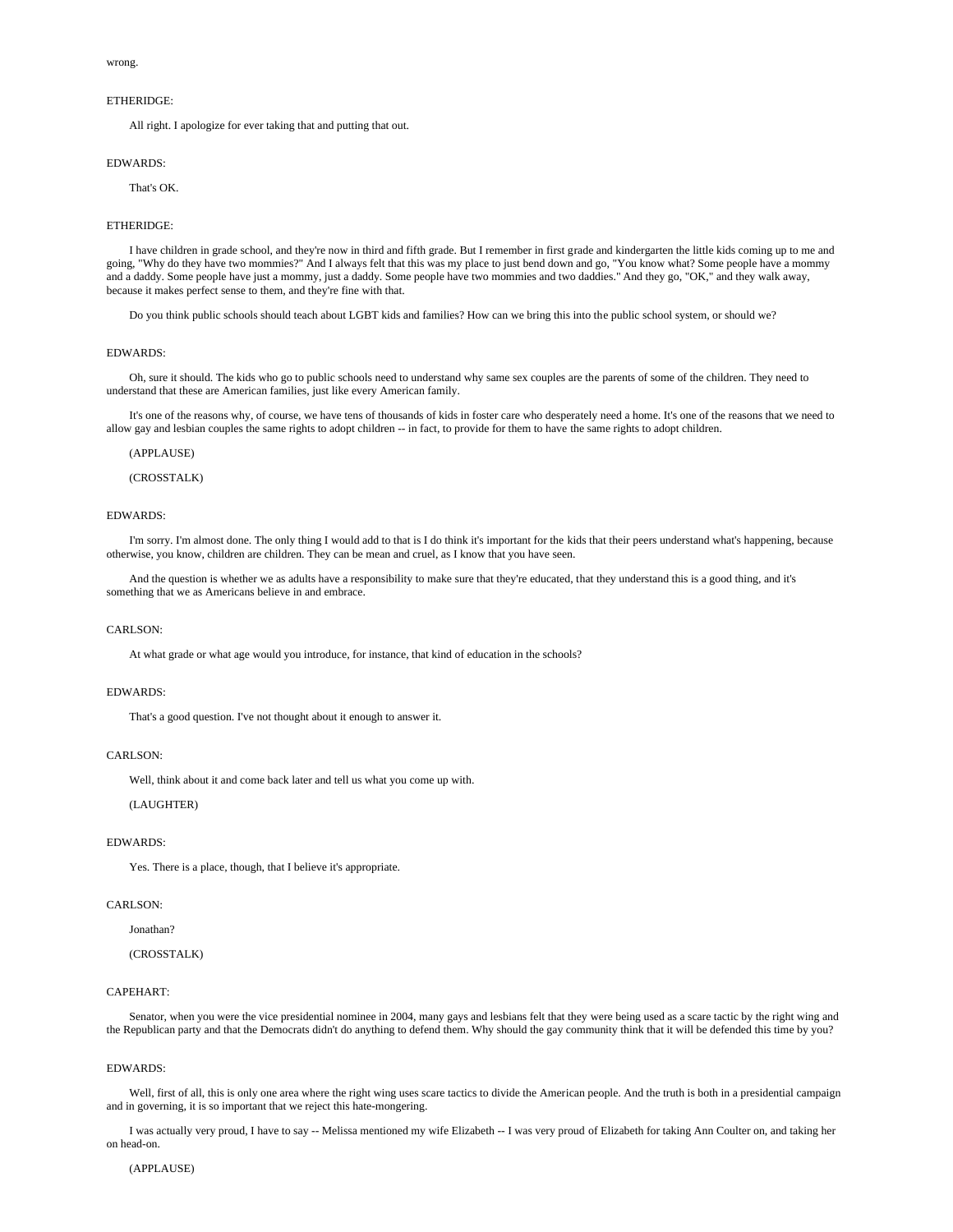I have seen the impact of tolerance, for lack of a better word, of hate-mongering. I have seen it with language used when I was growing up in the segregated South. And if you stand quietly by and let it happen, what happens is it takes hold. And it takes hold, and then people begin to believe it's OK. It's OK to use the kind of language that Ann Coulter used. It's OK for the Republicans in their politics to divide America and use hate-mongering to separate us.

 If we stand quietly by, it's not just bad for a political campaign -- and it is bad for a political campaign, because we have to stand up for what's right and fair and just, and we have to do it with passion and strength -- but it's also bad for America.

 It is bad for America for us to let anybody, speaking to the American people, use these issues to divide us. And it is so important for anyone who seeks to be the leader of the United States of America to stand up strong and firm and denounce it and speak out -- and speak out strongly -- for equality.

## CARLSON:

Senator, did you want to take on Ann Coulter? You could use the opportunity here.

#### (LAUGHTER)

Or just Mrs. Edwards?

### EDWARDS:

 No, no. As a matter of fact, I joined Elizabeth (inaudible) most things with Elizabeth. One of the reporters asked me afterwards, "So what kind of consultation did you have before Elizabeth called in?" I said, "The usual one. I found out about the same time the media found out."

#### (LAUGHTER)

No, I think that what Ann Coulter does is the worst kind of public discourse. I think she demeans everything that all the rest of us do.

### (APPLAUSE)

And I think it is intended to go to the lowest common denominator in the American people and to divide us.

 And it goes to the same point I was making just a minute ago with what I saw when I was growing up in the South, which is if you stand quietly by and let this happen, then what happens is hatred gets a foothold. And when hatred gets a foothold, it is much harder to unseat.

 And you cannot let these people go by quietly and continue what they're doing, which is why Elizabeth spoke up. And I think it's absolutely crucial that we speak up in a presidential campaign with strength and passion, not quietly and carefully, to do what's right.

#### CARLSON<sup>.</sup>

Joe, do you have a question?

#### SOLMONESE:

Yes. Senator, thank you for being here.

### EDWARDS:

Thank you.

#### SOLMONESE:

 Susan Stanton is in our audience tonight. She was for 17 years the city manager in Largo, Florida. She did her job well. She was respected and admired, and when it was revealed that she was transgender, she was fired.

So my question for you is, if a member of your staff came to you and told you that they were transgender and that they were thinking of transitioning, how would you react to that? And who in your life has influenced what your reaction might be?

### EDWARDS:

 I would support them in every possible way, including on a personal and an emotional level, provide every bit of help and support that I possibly could in going through what they were going through.

And by the way, can I say about the first point you made in your question -- it's the reason we need powerful employment nondiscrimination laws in the United States of America, so that people cannot be fired.

 But I will say I do think that you deserve, and the American deserve to know beyond your policy position what your reaction is, too. I mean, what is it you're actually willing to do on a personal level? Will you stand with them? Will you support them? Will you support them publicly? Are you willing to do what's right under the circumstances?

And I can tell you I know in my heart and soul that I would. I've had -- not on that specific question -- similar experiences when I was younger on issues of race that were extraordinarily difficult in the place where I grew up, when I did what I believed was right, when my family did what we believed was right, and I think that's at least some indication of what I would do under these circumstances.

### SOLMONESE:

 And finally, Senator, you've expressed your opposition to same sex marriage, and you've raised your faith as part of the reason for your opposition. I'm wondering if you could talk a little bit about what is it within your religion that's leading you to this position?

### EDWARDS: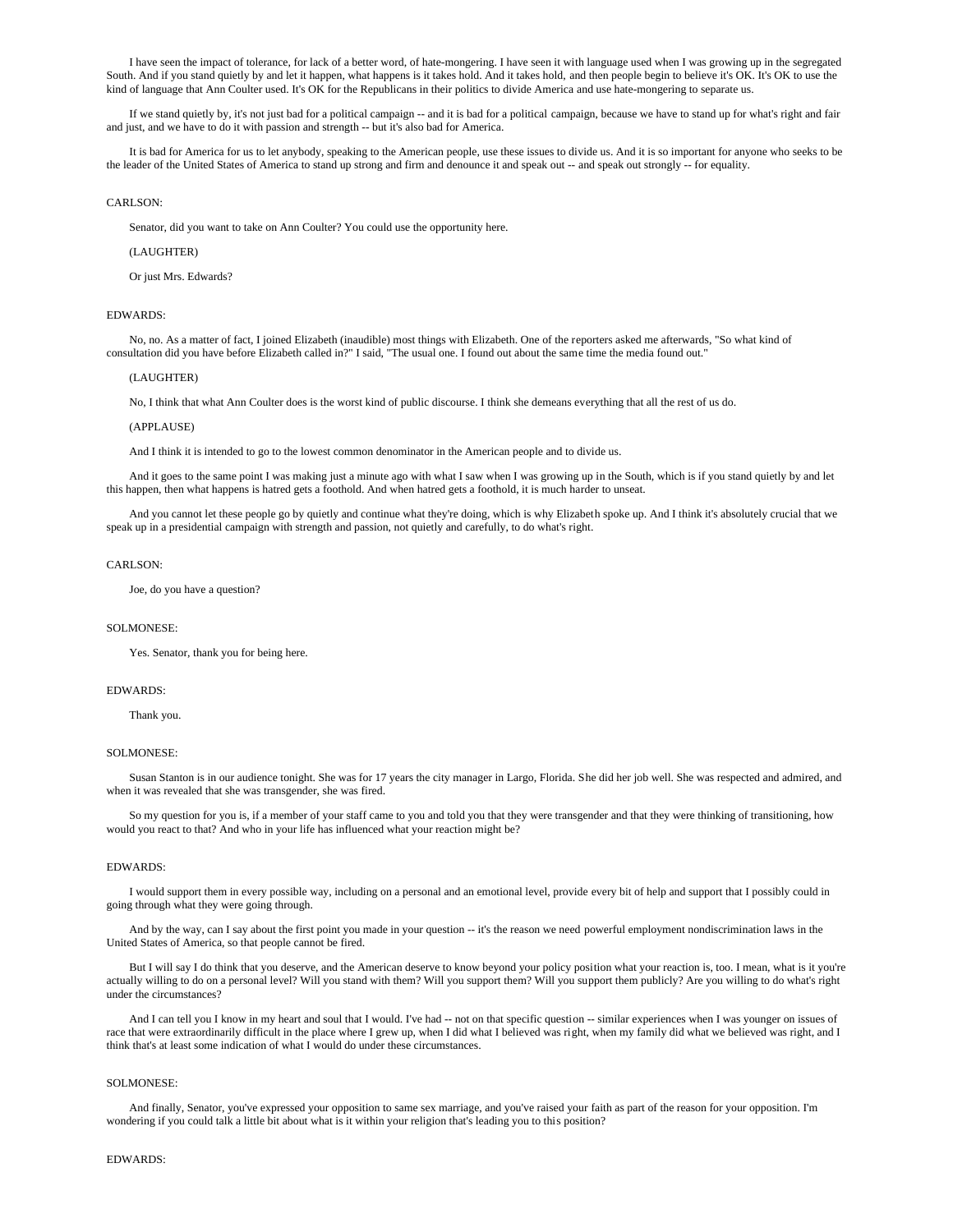Well, you know, I have to tell you I shouldn't have said that, because first of all, I believe to my core in equality. My campaign for the presidency is about equality across the board.

And I listened to your discussion with Senator Obama a few minutes ago. I was backstage, and I was able to hear what you were saying and what anyone here was saying. And it makes perfect sense to me that gay and lesbian couples would say, "Civil unions -- great; 1,100 federal benefits -- great; you know, give us these rights. We deserve these rights." And they're absolutely right about that. But it stops short of real equality.

 It makes perfect sense to me that people would feel that way. I totally can understand it. It makes sense. And the only thing I would say about the faith question is I think from my perspective it is wrong, because we have seen a president in the last six-plus years who tries to impose his faith on the American people. And I think it is a mistake, and I will not impose my faith belief on the American people. I don't believe any president of the United States should do that. I believe in the separation of church and state.

And these things that we have talked about -- all these substantive issues of equality, which is really what the discussion has been about, these are part of my heart soul and core. And they are not just issues that I will answer when I am in front of you. They are things that I will fight for every day, both in the presidential campaign and as president of the United States, because I think America desperately needs it, and I believe in it deeply.

# CARLSON:

Joe, very quickly, one more question.

## SOLMONESE:

 I was just wondering, then, if you could briefly talk about, as you said, it is not your faith. Then what is at the core of that resistance? I know that you said you're on a journey, and I'm curious where and when you might end up on that journey.

#### (LAUGHTER)

## CARLSON:

How old are you?

### EDWARDS:

 I'm too old. I'm 54. I can tell you where I am. First of all, I think you deserve to know the truth. And the truth is that my position on same sex marriage has not changed. We're past the time of political doublespeak about this. I do believe strongly in civil unions and the substantive rights that go with that. I believe we desperately need to get rid of DOMA. I think we need to get rid of "Don't ask; don't tell." I think we need to get rid of those things.

## (APPLAUSE)

 And now what? Just as an aside, "Don't ask; don't tell" is not just wrong now. It was wrong when it began. It's been wrong the entire time, as is true with DOMA. Exactly the same thing is true with DOMA. All I can tell you is where I am today. That's the best I can do. You deserve to know that from me. Today, I believe in all these other things, but I do not support same sex marriage.

## CARLSON:

 I want to squeeze in a viewer-generated question. And it's about "Don't ask; don't tell." This is from Jason Knight in Washington, D.C. He was a former native linguist who was dismissed under "Don't ask; don't tell." We have so many fewer Arabic speakers, thanks to that rule.

#### EDWARDS:

I know. I know.

# CARLSON:

 And he said since the ban cannot be lifted by executive order, he claims you need more than the president. President Clinton wanted to do more, but ran into the generals, ran into Congress, ran into a lot of roadblocks. So how do you do it? What are you going to do?

#### EDWARDS:

 Well, I think the president of the United States can get rid of "Don't ask; don't tell." I appreciate the question, but if the president of the United States believes that "Don't ask; don't tell" is bad for America -- in fact, bad for our military, and it's discriminatory, all of which is true...

## CARLSON:

And when General Colin Powell says no, you can't do it.

### EDWARDS:

I'm not sure Colin Powell would say no.

### CARLSON:

I think he did say no.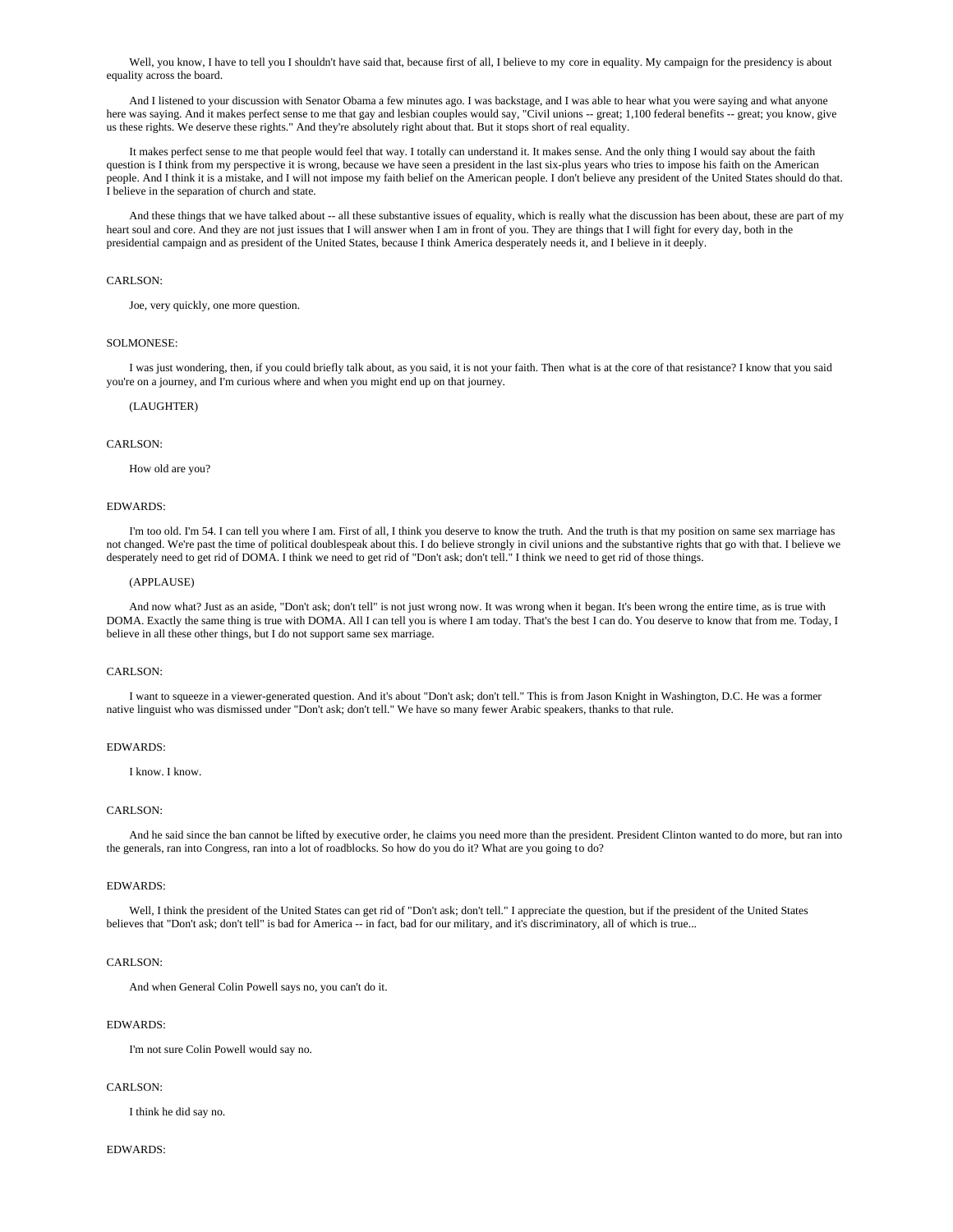Back then. Back then. But it doesn't matter. It's not the job of the generals to make this determination. It is the job of the president of the United States to make this policy decision.

# (APPLAUSE)

And I can tell you I am firmly committed to eliminating "Don't ask; don't tell."

### CARLSON<sup>.</sup>

Well, we're out of time with our questions.

#### EDWARDS:

Oh, come on.

# CARLSON:

Would you like to wrap up? You know, you get to ask us questions if you'd like to. Anyway, you have a minute to yourself.

# EDWARDS:

OK. Thank you. Thank you all very much for being here, and thank all of you. You're so important. The truth is America owes you a debt of gratitude.

 Some of you heard me talk in the past about two Americas and trying to have one America. If we actually believe in having one America, we've got a lot of work to do, don't we? And nobody understands that better than the people in this room and the people you're advocating for.

 We have such work to do to keep loving couples together who are separated because of immigration laws that are unfair; to have exactly what was described in one of the earlier questions, to have an employer be able to walk in to an employee and say you are fired because of your sexual orientation, and nothing can be done about it; to have someone brutally murdered in the United States of America because of their sexual orientation and not have that be a hate crime.

We're better than this. The United States of America is better than this. And we, and all of you, are important in bringing about the change that's necessary in this country.

 And the last thing I want to say to every single person in this room and everyone who can hear the sound of my voice -- it's great that you're having a presidential forum; I love that; I'm glad we're talking about these really important issues of equality -- but I want to add to that, the real change and the real movements in America didn't start in the oval office. They started in places and in communities just like this with people with courage and strength that went out and stood up and fought for what was right, who marched and spoke up. That's what you're doing today, and you're going to change this country along with the next president of the United States. Thank you all so much.

# (APPLAUSE)

# CARLSON:

 Our next candidate is Congressman Dennis Kucinich, who has represented the 10th district of Ohio since 1996. This is his second run for president. Congressman Kucinich?

### KUCINICH:

Good to see you.

### CARLSON:

Congressman, nice to see you.

## KUCINICH:

Good to be here. Thank you.

### CARLSON:

Have a seat.

### KUCINICH:

You bet.

### CARLSON:

They really like you here on the left coast.

(LAUGHTER)

### KUCINICH:

Actually, I represent mainstream America.

### (LAUGHTER)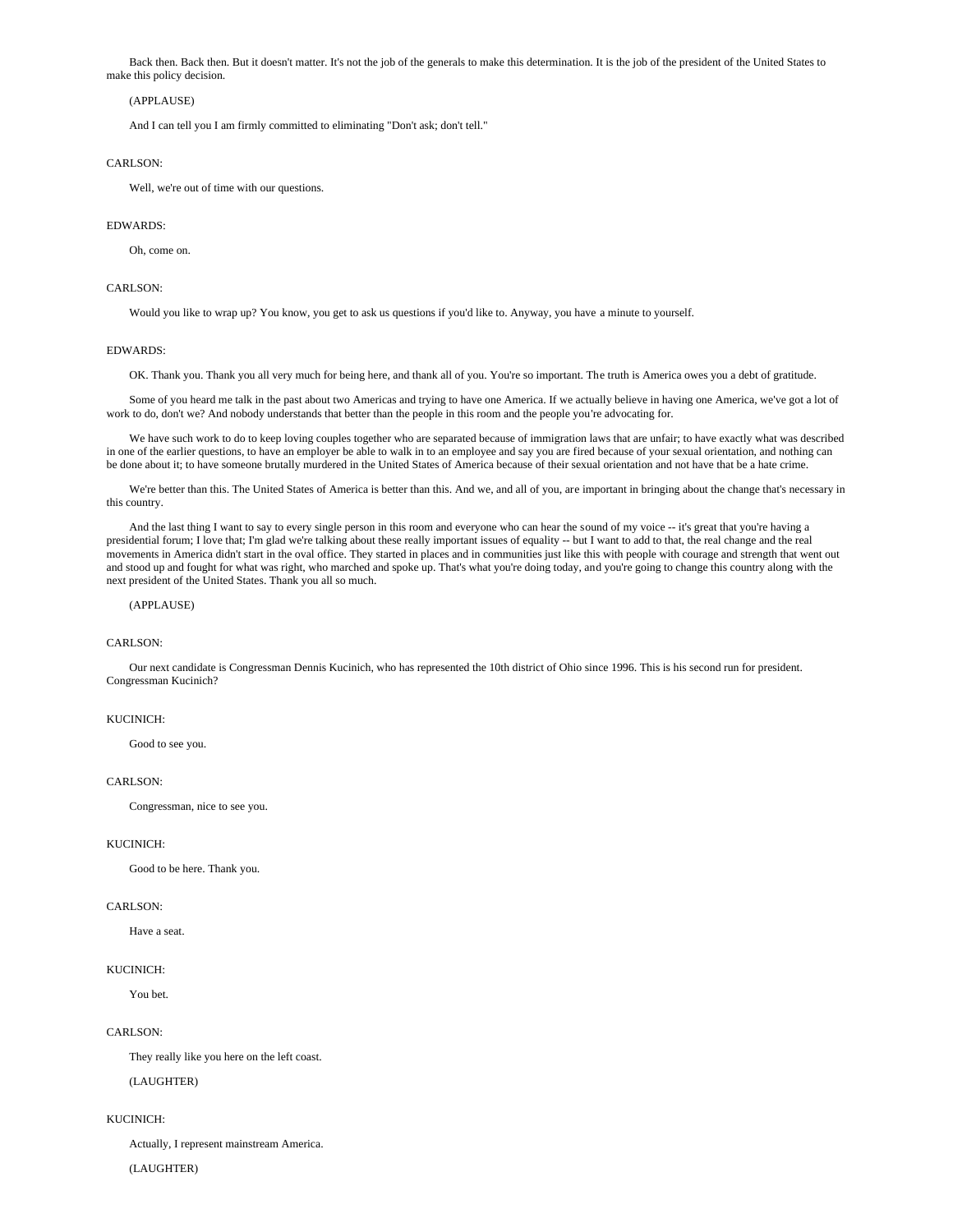That's true. You can't get more mainstream than Ohio. Thank you for coming. We're delighted you're here.

And, Jonathan, would you begin?

### CAPEHART:

 Congressman Kucinich, you're seemingly for everything the gay community wants. I took a look at your HRC questionnaire -- support, support, support, support, support. So is there anything that the LGBT community wants that you're against? There's got to be something.

(LAUGHTER)

### KUCINICH:

All I can say is keep those contributions coming, and you'll have the president that you want.

# CAPEHART:

I'll take that as a no.

#### KUCINICH:

That's a no.

### CAPEHART:

All right. So you're one of just two candidates who fully supports same sex marriage. Why do you think that is?

#### KUCINICH:

Well, I can tell you from my own experience, this is really a question of whether you really believe in equality. I see the equal sign there, and I have that same sign in my office in Washington, D.C. And imagine that equal sign inside a heart, because what we're really talking about here is human love. And there's no power on this earth greater than human love.

 And when you understand what real equality is, you understand that people who love each other must have the opportunity to be able to express that in a way that is meaningful and that the states should not be intervening against people. The state should be there on behalf of people, to make sure that that love has a chance to be facilitated. So to me this isn't either a closed question.

### CAPEHART:

 So Congressman, what you're saying is that Senator Obama and Senator Edwards, who sat here just moments ago, both espousing equality -- they're for equality; they're for all these things you just talked about -- so are you saying that they don't truly oppose same sex marriage, that they're just playing politics?

### KUCINICH:

I'm saying that I stand for real equality and that I believe...

### (APPLAUSE)

 ... this is really part of an American tradition, because when you look at the founding documents, the idea of all being created equal, we hold these truths to be self-evident. They all are created equal, endowed by our creator with certain inalienable rights.

 To me, this is a foundational principle of who we are as a country. So because I believe in that and because I live it, to me it's very easy to be here to take a stand for that principle.

 It would be very easy for me as president of the United States to issue executive orders that will require all federal contractors, anyone who's doing business with the federal government in any way, every federal agency to have to follow the principles that are written in ENDA and to let the federal government be the agent of change that it should be and then to lead the way as president of the United States in bringing about the kind of unity that shows that real unity is to respect each other's inner equality, and real unity is to respect the power of human love.

 The greatest commandment is love, and I think that if someone buys that and lives it, then things change in a country. Love has that transformative power, and that's what I have always tried to bring into public forums, and that's what I'll bring into the White House as well.

### CARLSON<sup>.</sup>

Congressman, you're so evolved for a member of Congress.

### (LAUGHTER)

### (APPLAUSE)

### CARLSON<sup>.</sup>

 You're at the end of your journey, if I may borrow a phrase from Senator Edwards, but as mayor of Cleveland, did you feel this way -- when you were in high school? I mean, how did you get here?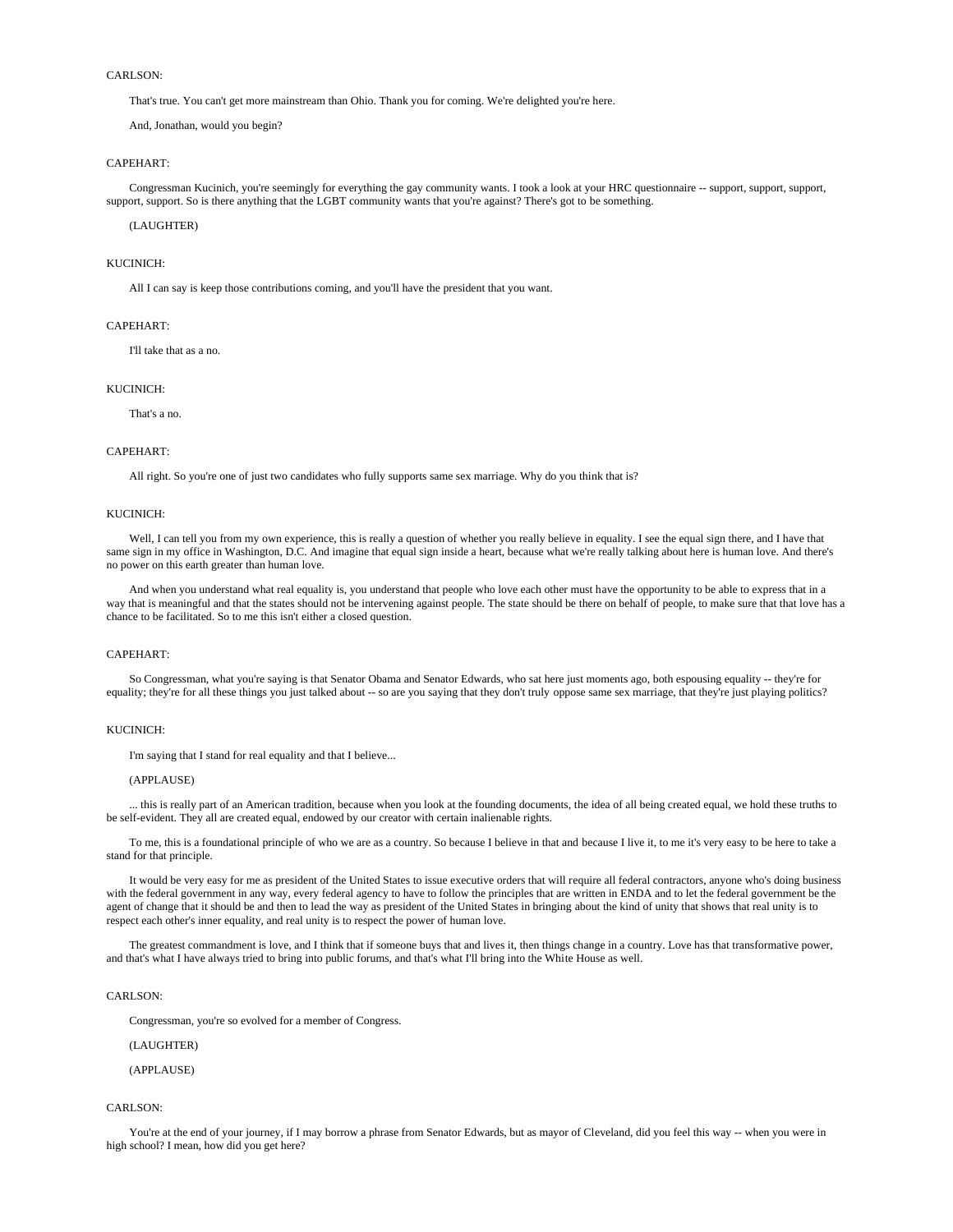# KUCINICH:

 When I was mayor of Cleveland, I was attacked for hiring a police chief who was said to be sympathetic to gay rights. And I had members of my cabinet who were gay, and to me, who cares? I mean, it really doesn't matter.

### (APPLAUSE)

#### CARLSON:

Again, totally evolved.

### KUCINICH:

Listen, every one of us through taking a stand has the potential to help any one of us evolve. That's the gift that we give to each other.

 And when someone is president of the United States and is willing to share that with the nation, we can help lift up the whole nation in so many ways -- not only in matters of equality, but in matters of peace, in matters of all social and economic justice. I mean, that's what I'm about.

So to be here is an honor, because I recognize the journey of so many people in this room -- of solitary journeys of courage, real courage -- and when you understand that, then of course as president I want to exemplify that, because so many of you have already taken that path, and you deserve a leader who's ready to take the same path.

#### CARLSON:

Congressman, Melissa is quite courageous. Do you have a question?

# ETHERIDGE:

 Thank you. They told me not to fawn over you, and I'm trying not to. But it's kind of hard not to. I hope you always run for president until you are elected. I do. I'm fawning. I wasn't supposed to do that.

### KUCINICH:

I feel I need to point something out to you, although I'm hopeful it's not going to take that long, but I was elected to the Congress on my fifth try.

#### ETHERIDGE:

Oh. See, OK. I'm with you.

## KUCINICH:

If at first you don't succeed -- it took me five times. I'm working on the second time.

#### ETHERIDGE:

 I think this country really, really needs a leader -- someone who will sit or stand and say this is what I believe in, because it's right. And that's so refreshing, so amazingly refreshing to me.

### (APPLAUSE)

 I do have a question. I actually do. Many people in our community with AIDS and HIV and then many people in general with cancer -- I, myself, one - have benefited, especially here in California, one of 11 states who have legalized medicinal marijuana. And it relieves symptoms and many, many things.

 And we are completely at odds with the federal government, and they even have come in to California and have raided our medicinal marijuana shops, and it's quite bad.

So do you think we should have this law for the whole country? What is your stance on this?

#### KUCINICH:

 Well, four years go when there were raids in California, I as a member of the Congress objected to that. And, of course, it's a matter between doctors and patients, and if doctors want to prescribe medical marijuana to relieve pain, compassion requires that the government support that.

And so as president of the United States, I would make sure that our Justice Department was mindful that we should be taking a compassionate approach.

 I want to go one step further, because this whole issue of drugs in our society is misplaced. Drugs have infected the society, but I think we need to look at it more as a medical and a health issue than as a criminal justice issue.

### (APPLAUSE)

 And let me say one step further, for those who do or whose friends may suffer from AIDS, I'm the only person in this race who is standing for a not-for-profit health care system, single payer, universal Medicare for all where long-term care is totally covered.

People should not be locked into these higher premiums, co-pays or deductibles which are destroying people's economic capabilities. So under the plan that I have, if someone has AIDS, they're totally covered. Under the plan that I have, if anyone needs long-term care for any kind of an illness, they're totally covered.

The fact of the matter is we already are paying for a universal standard of care. We're just not getting it.

Other candidates are talking about maintaining this for-profit health care system. And anyone who has ever had a loved one who has needed medical care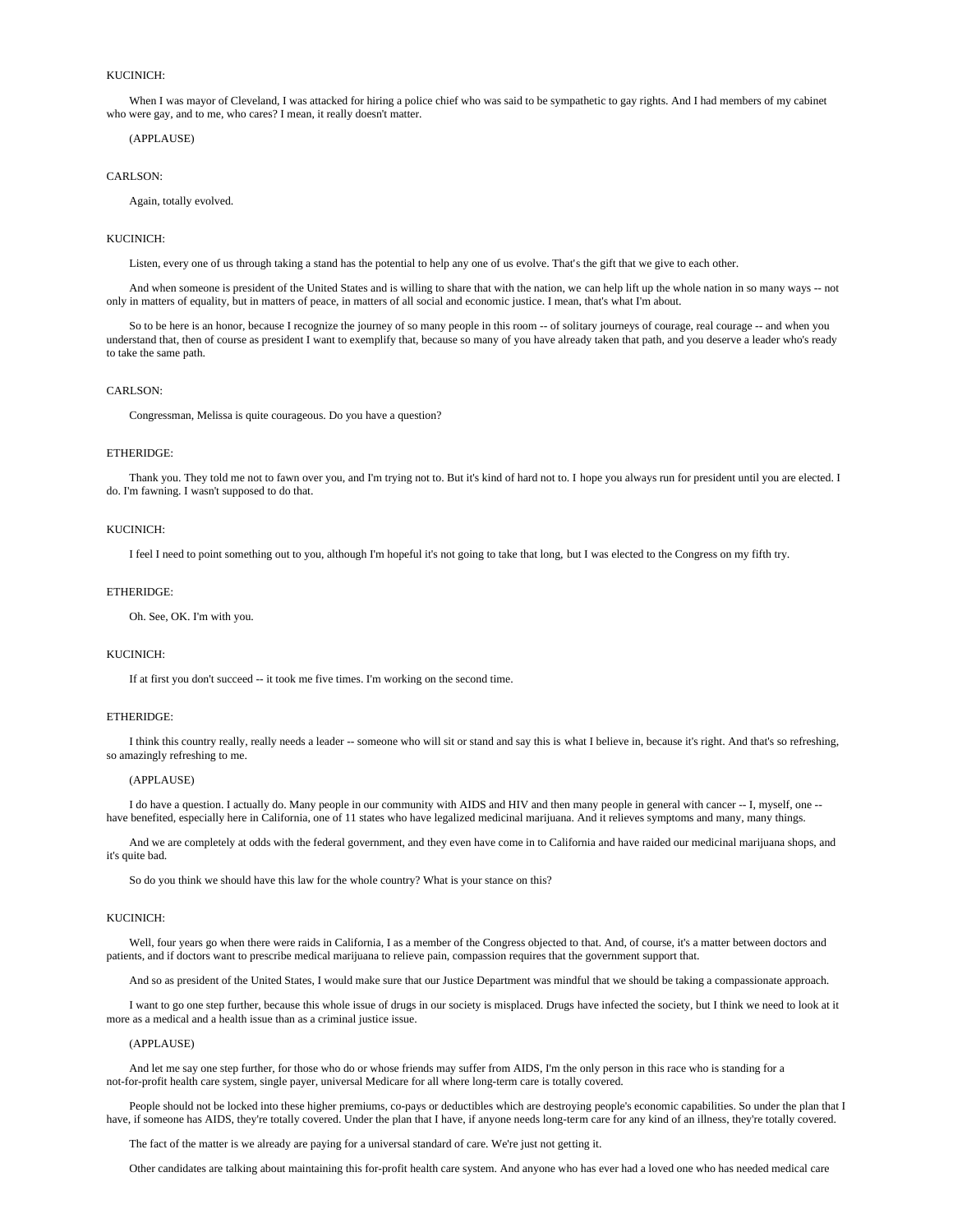and couldn't get it because they didn't have the money understands the urgency of having someone not just in the race, but in the White House, who's ready to rally the American people in the cause of not-for-profit health care, Medicare for all. And I'm doing that. Thank you.

# (APPLAUSE)

#### CARLSON<sup>.</sup>

 It may take you five times, because you're further out than many people -- I mean most Democrats. And I'm wondering how are you going to get elected president?

#### KUCINICH:

Well, let me tell you why. I am the candidate right in the center of the aspirations of the American people's hopes and dreams.

 I led the effort in the House of Representatives five years ago in challenging the administration's march towards war against Iraq. No other candidate in this race can say that, nor can they say that they voted against the war and/or voted against funding for the war consistently. The rest of the country's come in my direction on that. I took the stand when it was really unpopular to do so.

 Being president of the United States means that you have to do the right thing the first time, and it means that when you're talking about civil liberties, marriage equality, employment nondiscrimination, when you're talking about standing for people's rights to be who they are without fear of being attacked, you're talking about something that is really essentially American.

And so I'm at the center of all those discussions. And my candidacy for president is not only transforming the race, but I want you to understand how it will transform this nation when you have a president who cannot be bought or bossed, who has the willingness to stand up and speak out when others would be silent, who can challenge war, who can challenge corruption, because my heart is clean, because I have the ability to see and pierce that veil of falsehood which covers so much of our country today.

 I see the world as one, Margaret. I see the world as being interconnected and interdependent. Anything that separates any of us needs to be looked at, and we need to find ways of discussing the imperative of human unity, but not just discussing it. It's one thing to talk about it. It's another thing to act from that understanding and awareness. And that's what I'm prepared to do as the next president of the United States elected in 2008.

### (APPLAUSE)

### CARLSON<sup>.</sup>

 Well, Congressman, I have a viewer-generated question for you or the people who have the same aspirations as you do. This is Robert Armstrong from Morristown, New Jersey.

 He said, "I'm living with AIDS and speak regularly to students in high school. The kind of AIDS prevention outreach is no longer eligible for Ryan White funding if it include franks talk about gay people. Will you reinstate AIDS prevention as a category in Ryan White funding? And how can you bring Congress along, given that you're perceived as being in the left wing of the political spectrum?"

#### KUCINICH:

I'm the co-author of the bill that creates a -- first of all, the answer to your question is yes. And I'm the co-author of the bill that creates Medicare for all.

 You know, this is a very serious health issue, and through our education system, a president must help the country and help our children in particular learn the kind of conduct that promotes health. And that also means sex education. Now, some parents may not want that, and they should have the right to opt out. But the truth of the matter is that we need to have sex education.

We also need a president who is ready to embrace people with AIDS in a real meaningful way that says, "Look, we want you to receive all the care that you need" by having a not-for-profit health care system so you don't have to worry about working a lifetime having AIDS and then losing everything you've ever worked for and not being able to give it to your partner, for example, or to share it with someone you love.

 This is something that to me the challenge of AIDS relates to not just funding, but it relates to having a president who's wise enough and courageous enough to take this issue on in a very direct way and do it without any fear whatsoever.

#### CARLSON:

Let me give Joe a few minutes here for a question.

### SOLMONESE:

 Congressman, you haven't just been an outspoken hero for our community as a presidential candidate; you've been there for your entire time in Congress, and I want to thank you for that.

 And to that end, we are engaging in an attempt to pass the Employment Non-Discrimination Act, as you mentioned, in the House of Representatives. And I'm wondering if you could talk a little bit about what you see as a potential hurdle to getting that done and what you might be able to do or what you might be able to talk to us about in terms of getting that done.

### KUCINICH:

 Well, as you know, Barney Frank has introduced the bill again, and I think we need to acknowledge the role that Barney Frank has played as someone in the Congress who has been very powerful.

### (APPLAUSE)

 And I've been privileged to work with HRC in the past as being the person who goes to members of Congress and asks them to sign up to support the Employment Non-Discrimination Act. And I have certainly looked forward to working with you again to do that.

I think that this issue of employment discrimination is acknowledged as affecting everyone, because if any group could be discriminated against, then all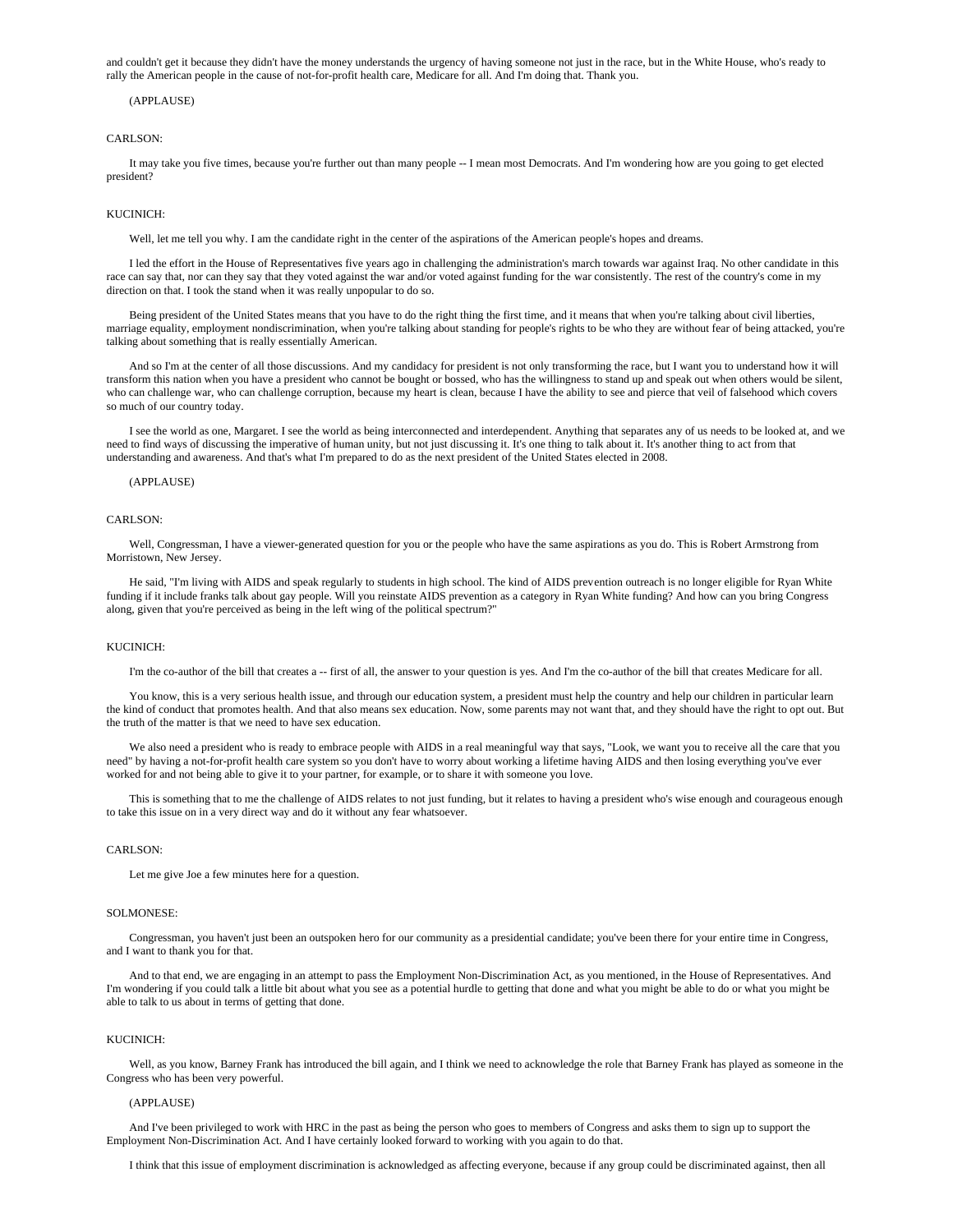groups can be discriminated against. And so, yes, I'm there on that issue. There's just no question about it.

 And when we're talking about discrimination, I'd like to go back to the marriage equality issue for a minute. When you look at the Orange County case, you really see where we have a society that wants to enshrine separate and unequal.

 This is a basis for discrimination in employment, but it's also a basis for discrimination when two couples want to get marred and have that partnership recognized as equal before the law.

 In our society, when you go to math in first grade, you learn one plus one equals two. But when you're talking about domestic partnership before the law, sometimes one plus one equals zero. And that's not right.

And so what I'm saying is that a president who understands that real equality means that you take a stand: Equal protection before the law; equal justice; equality of opportunity, and it has to be equality of opportunity without regard to race, color, creed or sexual orientation, period. I mean, this is what it means to be an American.

### CARLSON<sup>.</sup>

Congressman, we're almost completely out of time. Do you want to take 30 seconds to wrap up?

#### KUCINICH:

I send you great love. I want you to know that the love of country, the love of equality is something that every one of us embodies.

 But we need a president who's ready to testify to that, to be an exemplar of equality, to understand love in the deepest sense. My wife Elizabeth is here, and let me tell you something. We've talked about this.

 I can't imagine what it would be like to have met the love of my life and to have such a depth of feeling for her and then be told that no, you can't be married, because there's a certain rule or law that won't let that happen. That would be devastating.

 And because we understand it, and because I understand it, I'm ready to be your president. I'm ready to be the person that transforms this nation, that lifts up this nation, that causes not just an American evolution, but takes us and reconnects us with the deeper truths of who we are.

I love all of you. Thank you so much for the chance of being here.

### (APPLAUSE)

### CARLSON<sup>.</sup>

Again, I'd like to thank Congressman Kucinich -- I feel the love -- Senators Obama and Edwards for sharing their time with us. We should note that all of the major Republican candidates running for president were invited to take part in a similar forum, and all of them declined.

But who did not decline? Up next: former Senator Mike Gravel, Governor Bill Richardson and Senator Hillary Clinton.

 We're going to take just a quick break now for some messages from the sponsors of tonight's event, LOGO and Human Rights Campaign Foundation. If you want more information on the issues raised tonight and the candidates' positions, please go to visiblevote08.com or hrc.org. We'll be right back.

# (COMMERCIAL BREAK)

### CARLSON<sup>.</sup>

 Welcome back to the Visible Vote '08, a presidential forum presented by LOGO and the Human Rights Campaign Foundation. This is an historic opportunity: Presidential candidates speaking directly to a national LGBT television audience for the first time ever.

 Our next guest, Mike Gravel, served as an elected official in Alaska, beginning in the state house in 1963 and as a United States senator from 1969 to 1981. Join me in welcoming former Senator Mike Gravel.

### (APPLAUSE)

# CARLSON:

Senator Gravel, thanks for joining us.

### GRAVEL:

Thank you for having me.

#### CARLSON<sup>.</sup>

We're delighted. Melissa is going to begin our questioning.

#### ETHERIDGE:

Great. Hello. I am so grateful that you are here. You are unusual.

### GRAVEL:

Well, I've heard that said.

### ETHERIDGE: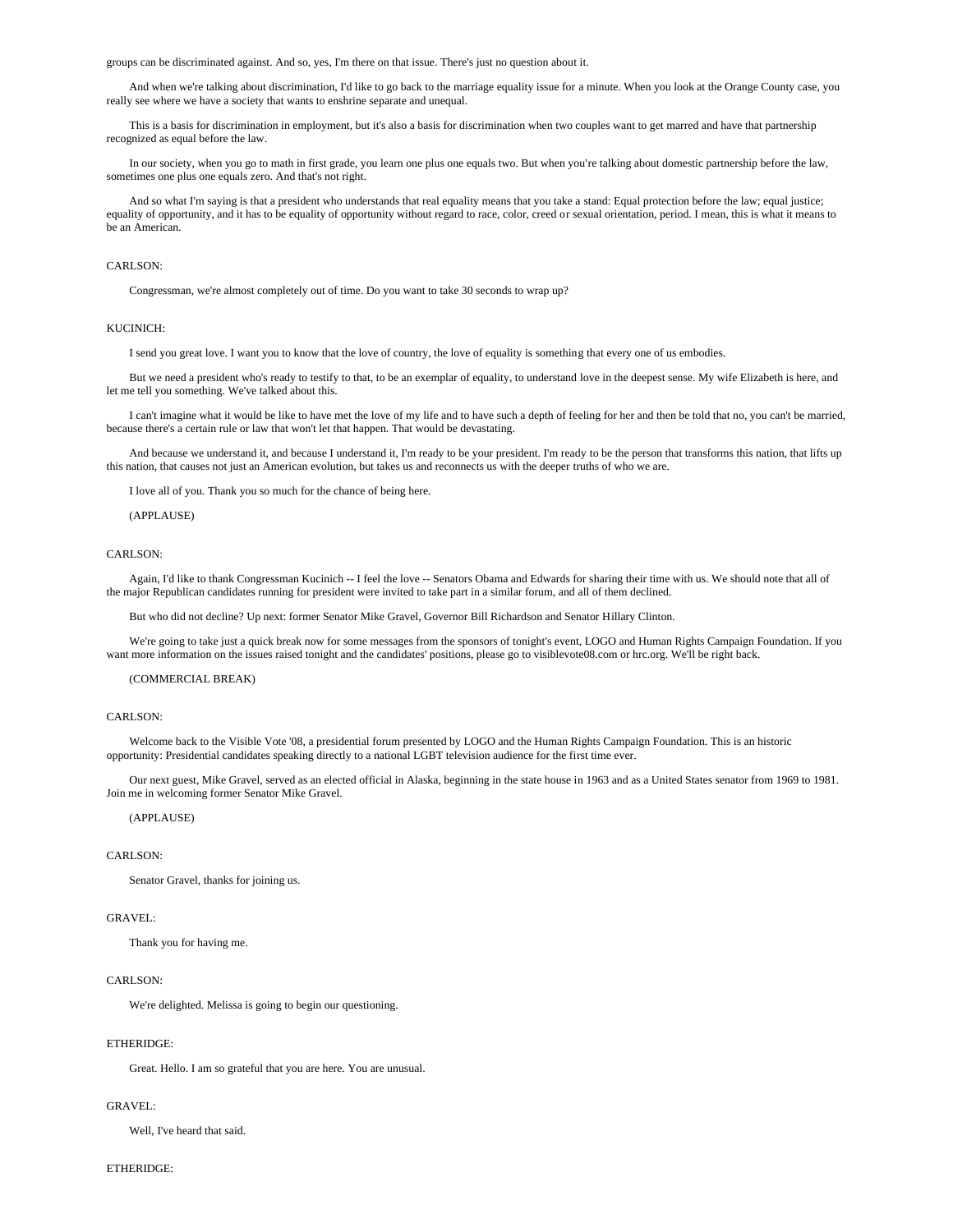You are unusual for your generation of straight white men.

# (LAUGHTER)

 You actually support same sex marriage. How do you speak to men of your generation and how do you speak to your generation in general about your issues to convince them?

# GRAVEL:

 Before I answer that, I want to thank our friends, the Harvey Milk Club in San Francisco, the gays in New York, the gays in San Francisco who really put the pressure on Joe and others to get me here, because I was cut out of the pack, as I was with the AFL-CIO just recently.

And so I'm very grateful that, Joe, you reversed yourself, and I'm here. And I'll try to give a good account of myself for you. OK?

### (APPLAUSE)

Now, about my generation -- most of them are wrong, dead wrong.

### (LAUGHTER)

When I was a kid, there was a lot of homophobia around. I can recall when the gay issue was 55 percent opposed, 40 percent for, and lo and behold, now if you're talking about the gay issue in general, it's probably 55, almost 59 percent for, and the rest are in the dustbin of history.

 The same thing's going to happen with the marriage issue. I'll tell you. I'll make you a promise. Five years from now the marriage issue will be a non-issue in the presidential campaign. Just that simple.

# (APPLAUSE)

I hope I answered your question.

### ETHERIDGE:

 No, I believe you're absolutely right, and it's so refreshing to sit here, and I'm glad we have the opportunity to have you sit here and tell us that. You are from Alaska.

# GRAVEL:

I live in Virginia now, but my heart is still in Alaska.

### ETHERIDGE:

All right. There are many gay people up in Alaska? No.

## (LAUGHTER)

#### GRAVEL:

 We have gay people. My cadre of support within the Harvey Milk Club is the Alaskans that are in that club. They're in the audience right today. I think they're sitting up front somewhere. But we're talking about Maxine; we're talking about John from Delta, Alaska; and of course, Patrick, who's not from Alaska, but boy, he sure acts like an Alaskan with his enthusiasm.

# ETHERIDGE:

Well, great. I love seeing you here, and I'm glad that you are running for president to keep everyone honest. I love that you are joining us today, and just best of luck to you.

### CARLSON<sup>.</sup>

If you think it's changing so much, you could put gay marriage up to a popular vote, and it would win?

### GRAVEL:

I think so. I think so. I think the American people have basically got a really underlying sense of values of fairness.

 What happens is we had the leadership that demagogues the issue to a fare-thee-well, whether it's presidential candidates who can't quite get their arms around the marriage issue and, of course, will give you an argument. And it could be a real argument that it's their morality that doesn't permit it. Or it's a political argument.

 First off, I have some advice. I want to share some advice with the gay community nationally, and with all of you, and that is when people like myself or Dennis move the ball down the court a little bit, that benefits the gay community.

 And it's sort of ironic that we see the gay community supporting people like Hillary, Obama, Edwards, who for some reason can't get their arms around marriage. Stop and think, what is marriage? And I resent religions saying that it's a religious term. It is not.

 Marriage preceded all forms of religion in civilization. Marriage is a commitment between two human beings in love. And understand me, I'm saying human beings. They can be heterosexual; they can be two lesbians; they can be transgender; they can be two gays. What it is is a commitment of human beings in love, and if there's anything we need in this world, it's more love.

# (APPLAUSE)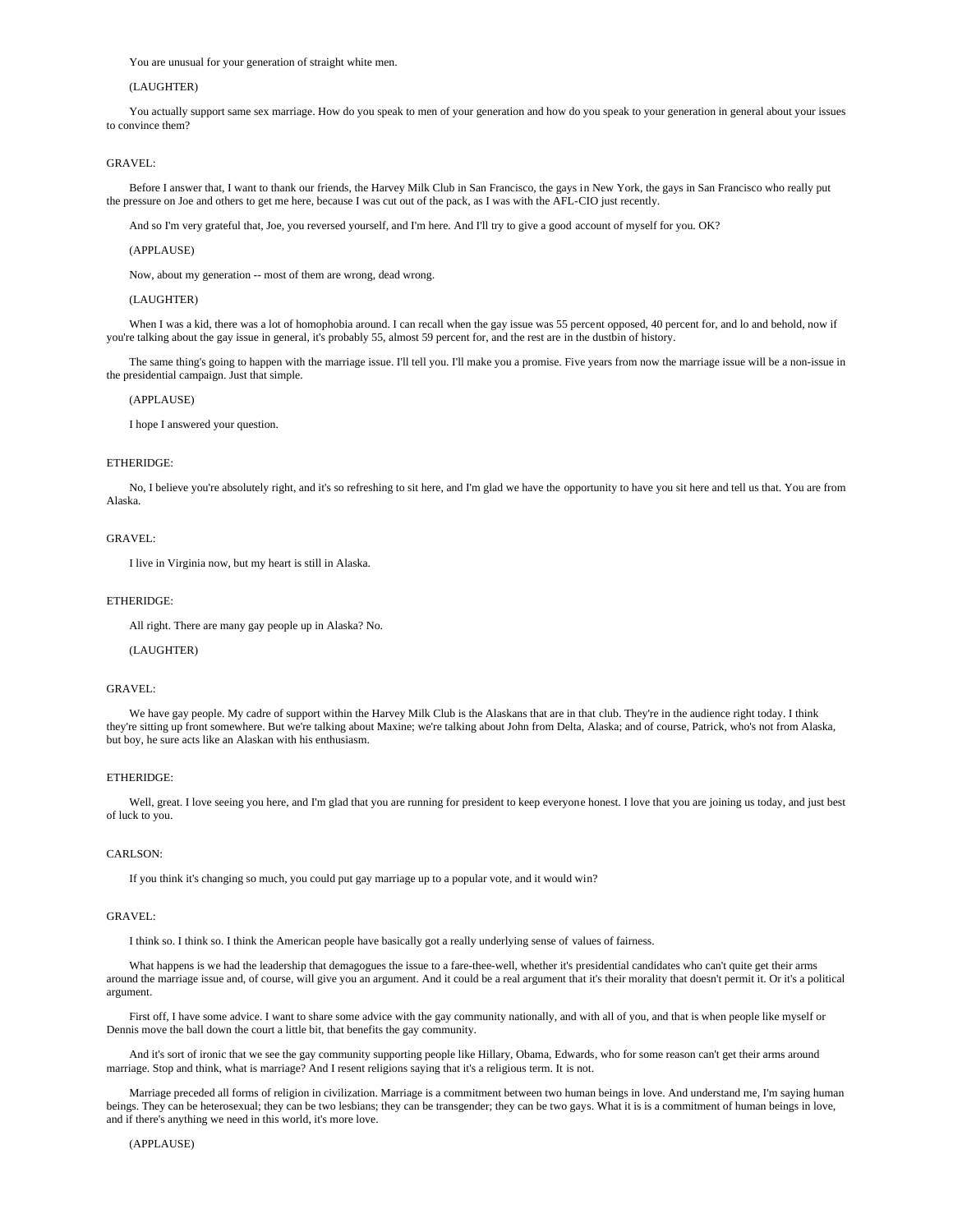Then there's no daylight between you and Congressman Kucinich on this thing called love.

### GRAVEL:

Dennis and I have our differences. But I won't go into them.

# CARLSON-

But not on love.

### GRAVEL:

 No, not on love. In fact, if you look a little deeper and you look at life itself and the human psyche, there are only two divisions. There's love and fear. And love implements a whole beneficial area of our psyche. And fear, which of course is what we've been living under for the last 50 years in order to sustain the military complex.

Stop and think: We're afraid of everything in the United States. There's nothing to fear. There's nothing at all. And as president, I will call upon the courage in the people to step forward and express themselves with what counts, and that's love.

#### CARLSON:

Thank you, Senator.

### (APPLAUSE)

Jonathan?

### CARLSON:

 Senator, just a second ago you said you couldn't understand why people were supporting Obama and Edwards and Clinton over you. Why do you think - because you are in support of full same sex marriage rights -- Obama and Edwards and Clinton are ahead of you?

### GRAVEL:

Well, it's because they're playing it safe. They're playing it safe. They're not going to lose any votes over not being for marriage, whatever their excuses are. They're going to win them. This is costing votes for us. I don't care. I don't want those votes. I don't want those votes.

#### (APPLAUSE)

 So you want to know the difference? It's as plain as the nose on your face, and that is that what you're experiencing is politics as usual. And a gifted politician can tell you this -- and I don't mean this humorously; I mean it very accurately -- a good politician can tell you to go to hell and make you look forward to the trip.

### (LAUGHTER)

And we see a lot of that.

# CAPEHART:

 Well, Senator, the nose on my face is rather sweaty at the moment. Now, you just said that marriage you believe in five years will be a dead issue. But right now there's a debate in the gay community where the central question is did we go for marriage too soon?

#### GRAVEL:

Go for what?

## CAPEHART:

Did we go for marriage too soon?

#### CARLSON:

Should the community have started with civil union?

# GRAVEL:

 I understand the question. I know that Barney Frank initially said that we should not have gone for it. I disagree. And I think Barney Frank is the brightest person in Congress, period, bar none. And now he's changed his position. He feels that you draw a line in the sand by telling people that you can't use the word "marriage," which, of course, has been misappropriated by religion.

 Go to the City Hall next time and look for where you go get your license. Does it say "Gay Same Sex Union" or does it say "Marriage License Bureau?" It says "Marriage License."

 And so I would say that no, what you have to do is recognize that when people are telling you that can't be married, what they're telling you is there's something wrong with you; you're second-class citizens. And that's not so.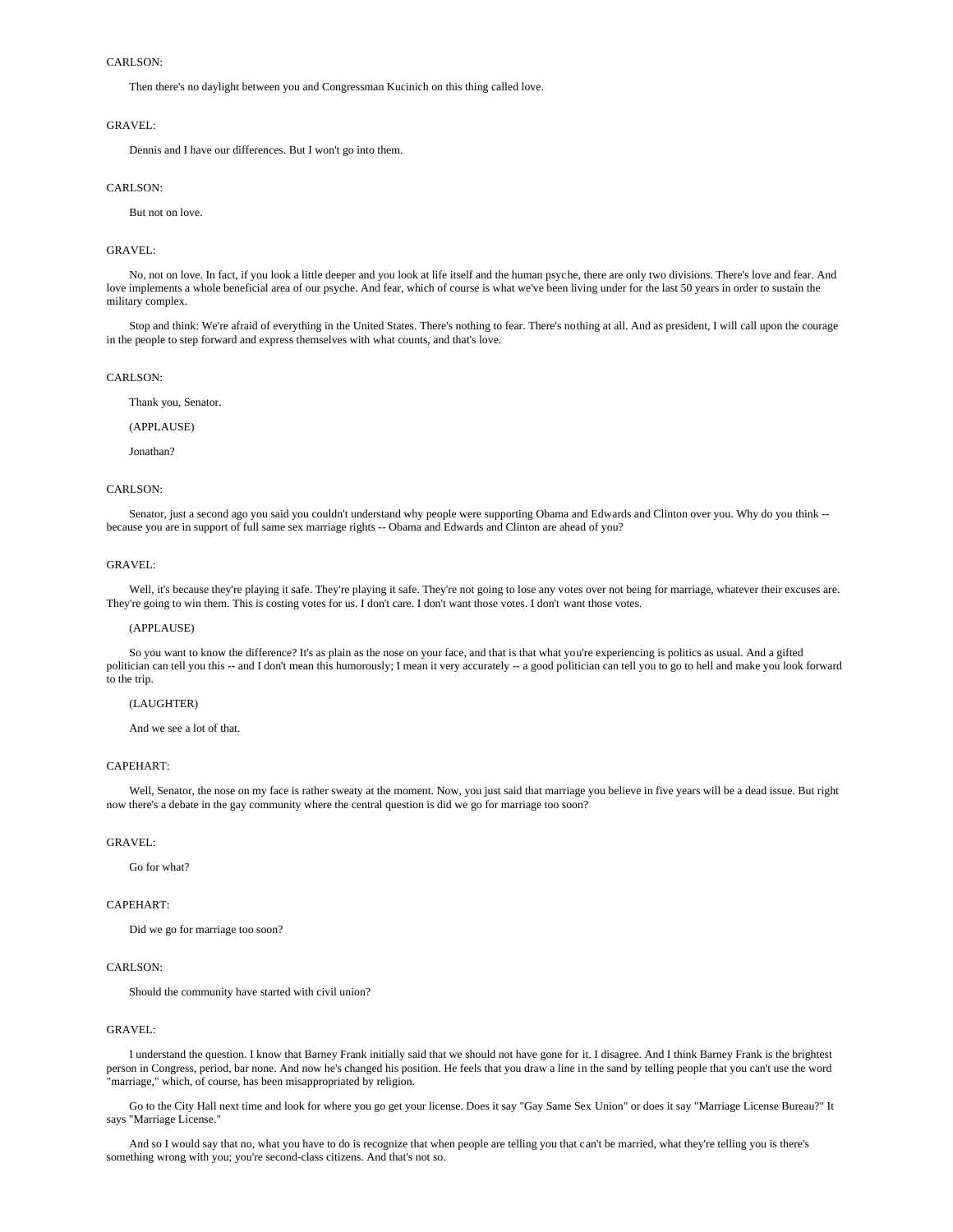You're not second-class citizens, and the sooner our nation matures to that level -- and I say "matures" because in many areas of our society, we are adolescent, and so we have to mature -- and so leadership has the task of bringing us forward to civic maturity, and we don't have enough of that leadership at the presidential level, and we haven't had much of it for the last 50 years.

# (APPLAUSE)

### CARLSON:

Joe?

### SOLMONESE:

All right. So in an effort to redeem myself, I'm going to just give you some time to talk to people about yourself.

### GRAVEL:

Now, Joe, that's a stupid question. Come on.

### SOLMONESE:

 But we've asked a lot of candidates to take a look forward tonight and talk about what they might do. But I'd like you actually to take a look back. And prior to getting into this presidential campaign, talk to us about what is the thing that you have done to advance gay, lesbian, bisexual or transgender rights that you are most proud of?

### GRAVEL:

 I don't ask you your age, but I'll tell you the first piece of legislation in my entire career as a freshman in the Alaska state legislature was the creation -- and I fought it hard; I used political capital, and what I've learned is that when you use political capital, more capital comes to you -- but I fought it hard.

 And do you know what it was? It was the Human Rights Commission of Alaska. And that dealt with gays and dealt with the black community. That was my first accomplishment, and I felt it deeply.

Now, of recent vintage -- and as you know, I've been gone from the scene for 26 years; I'm now back for some very good reasons, and not the least of which is this issue. I'm not afraid of this issue.

 I love bringing forth this issue, because it really shows the competition to be a little weak, because they say they all want to lead. But what does a leader do? The turn around. A leader stands up with a little bit of courage and does something.

 I filibustered the end of the draft. Bush can't go into Iran today because he doesn't have the boots on the ground. And so what did I do? I stopped the nuclear testing in the North Pacific.

 And so I could go on, but back then mainstream media marginalized me. Oh, I was a maverick. I was Kooky Gravel. Well, I tell you what. All you've got to do is live long enough so they can look back and say, "My God, was he a courageous leader!"

### (LAUGHTER)

### (APPLAUSE)

That was not a backhanded swipe. I love you, Joe, and I appreciate your leadership in this area. I honor you more than you realize.

# CARLSON:

For that Joe gets another question.

### SOLMONESE:

And I'm 34, for the record.

(LAUGHTER)

# GRAVEL:

Joe, you weren't even a twinkle in your father's eye when I got the first piece of legislation on this subject. That was 45 years ago.

#### CARLSON:

Thirty-four years ago?

### GRAVEL:

Forty-five years ago. I was a state senator in the legislature -- representative -- and I had a burning desire, and I got it through that first year as a freshman.

 And the point I made, when they said, "Oh, I can't use my capital because I've got bigger things to do," I tell you what -- I found out in life as a political leader, use your capital, because more is going to flow your way, because when you win, then more capital goes over the side for you.

Please, Joe.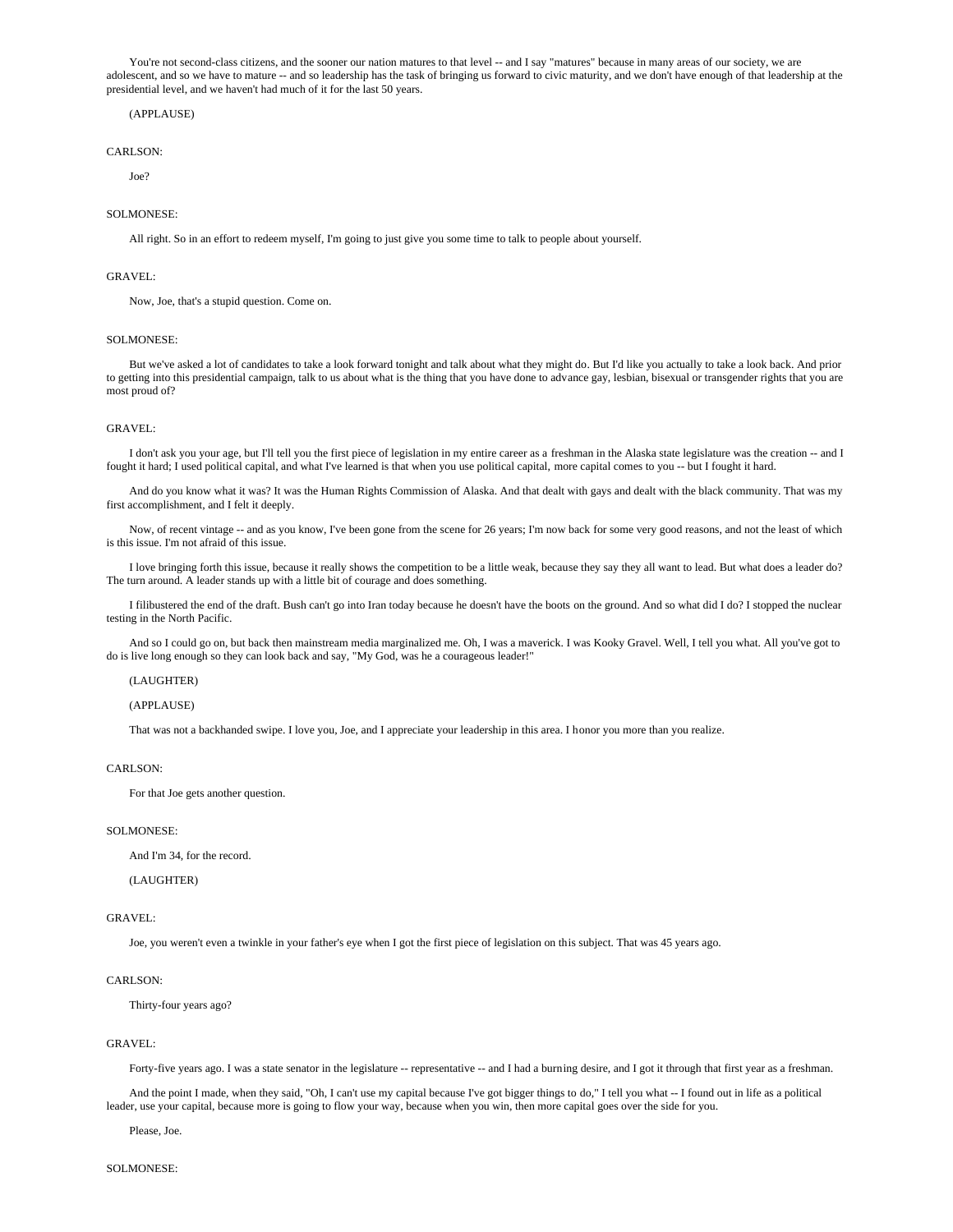I wonder if you can comment on a statistic. The Center for Disease Control and Prevention estimates that nearly 50 percent of black, gay and bisexual men in some of America's urban cities may already be infected with HIV. I'm wondering what can we be doing a better job on to tackle this problem?

# GRAVEL:

 Of course, the obvious answer to that, Joe, is that we need to do a better job on health care. We need to do a better job with respect to how we treat Americans. I think Dennis mentioned a little bit of it.

 I feel very deeply, and I don't know -- I couldn't hear Dennis all that well -- but a few issues back, I made the point that we have to address the whole drug issue. I see no reason between marijuana and booze or alcohol. There's no reason why you shouldn't be able to go to a liquor store and buy marijuana.

#### (APPLAUSE)

And it has recuperative powers.

And the next thing with hard drugs -- what you should do is you decriminalize it. You turn around and treat it like a health issue that it is. And so people who want hard drugs, let them go to a doctor, let them get a prescription. Then we can record them and be ready to help them when they're ready to be helped.

 The way it is now, we fill up our prisons. It's the shame of this country that we have 2,300,000 human beings in prison -- half of them shouldn't even be there.

 Is there anybody within the sound of my voice that doesn't know the social failure of prohibition in the '20s that criminalized our society, that turned around and caused people to lose respect for the law? And that's what we're doing all over again. It's been 25 years that we've been waging this war on drugs, and it's an absolute failure.

 And is there anybody prepared to join with me and say -- and even Obama who's talking about he's going to do something for the inner cities -- what's ravaging the inner cities? It's the drug war, not the drugs, but drug war and all of the activity that gets on there.

#### (APPLAUSE)

 And where's the leadership? Where's the leadership to end this? FDR had the guts to end it back in 1933. I will end it now. All you've got to do is make me the next president of the United States, period.

#### (APPLAUSE)

#### CARLSON:

Senator, that sounds like a closing statement, but would you like to say a few more words in closing?

#### GRAVEL:

A closing statement?

### CARLSON:

Yes.

# GRAVEL:

Already we're closing?

# CARLSON:

Yes.

# GRAVEL:

Well, let me say I have worked all of my adult life on this issue and the issue of justice. For me it's justice. It's human rights. It's not whether you're gay. I've advocated many times for gays to come out of the closet, please.

Some people can't pay the price at a given point in time, but there's one thing that counts. You've got to assert your rights. Nobody is going to give you anything from on high. It just does not happen that way in a system of representative government, and so you have to step forward.

And I'll be happy to step forward with you as I have all of my life, and I can promise you one thing. You stand up for me -- and I need your support -- I need your support and want it and beg it, because I'll do more for your cause than any other human being that walks the earth as your president. Thank you very much.

#### (APPLAUSE)

# CARLSON:

Senator, thanks. That was great.

 Our next candidate, New Mexico Governor Bill Richardson has served as secretary of Energy, ambassador to the United Nations and as a congressman representing the 3rd District of New Mexico. Welcome, Governor Richardson.

# (APPLAUSE)

CARLSON<sup>.</sup>

Two times in a week. Governor Richardson, welcome. It's great to have you with us.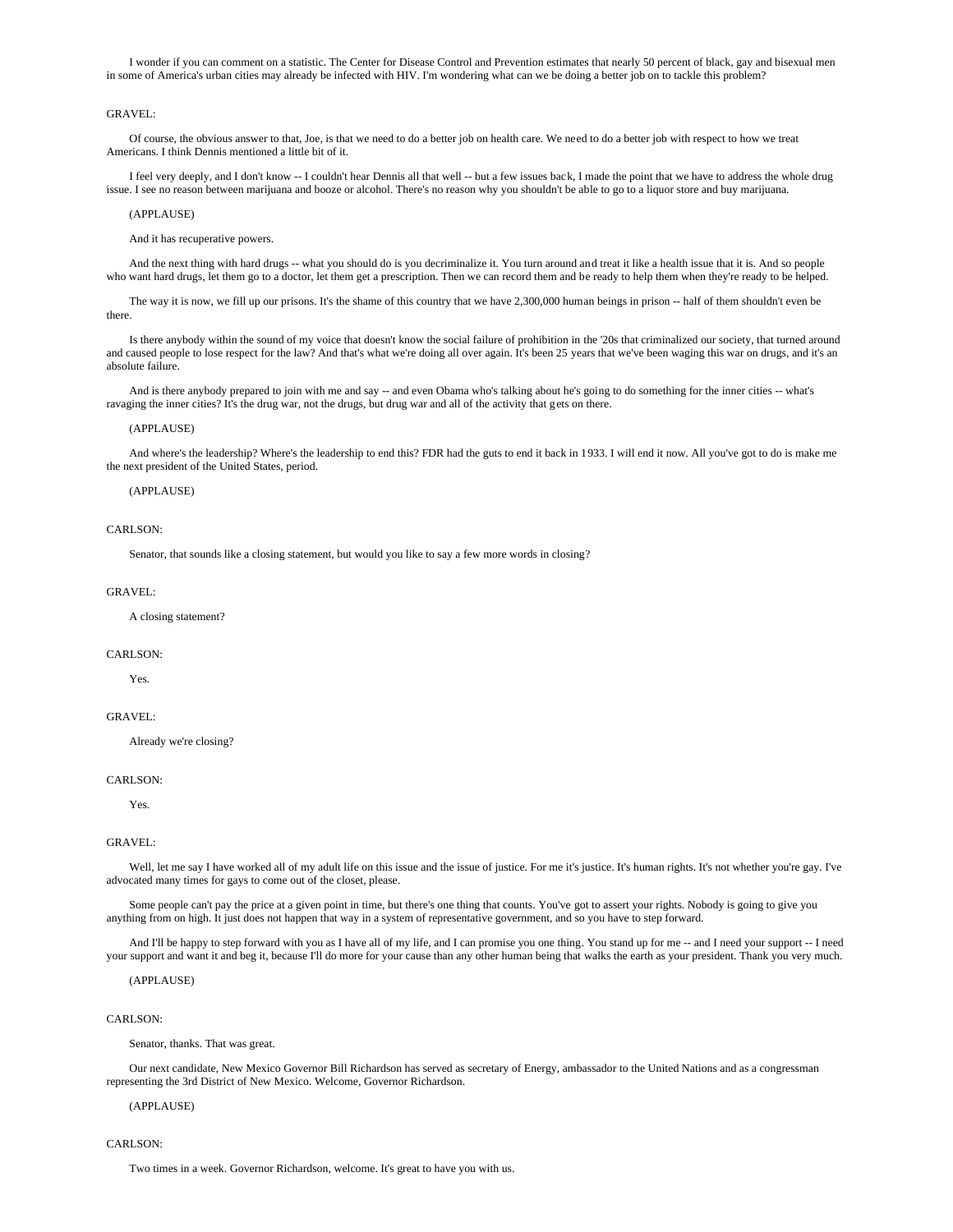# RICHARDSON:

Thank you. Nice to be here.

### CARLSON<sup>.</sup>

Jonathan Capehart of the Washington Post has some questions for you.

#### CAPEHART:

 Yes, Governor. Thank you for being here. In response to a question on same sex marriage at the CNN YouTube debate, you said you would focus less on marriage and more on what's, quote, "achievable" in terms of rights and responsibilities for same sex couples.

When will same sex marriage be achievable? And what will you do to foster an environment where it would become achievable?

#### RICHARDSON:

 Here's my view. The nation, I believe, is on a path to full inclusion. The president must lead that effort. In my judgment what is achievable is civil unions with full marriage rights, with domestic partnership. I believe that's achievable.

What we also need to do is redress some of the gross imbalances of the past. If I'm elected president, I would get rid of "Don't ask; don't tell." I didn't vote for it when I was in Congress. When you have an America that is asking men and women to fight and die, the last thing you need to do is give them a lecture on sexual orientation.

#### (APPLAUSE)

 Secondly, I would repeal another horrendous initiative that I voted for, and I regret now -- DOMA. That would preclude a number of the full partnership rights that I want to see with civil unions.

 And third, and here's another one that hasn't been focused on today, and that's "No Child Left Behind." That has initiatives in it that hurt diversity education. That is achievable. Hate crimes laws are achievable. But we have to bring the country to a position where there is public support.

 All my life as a governor, as a congressman, as a U.N. ambassador, as a secretary of energy, I'm known for getting things done. And I'd like to get into that in some of the questions.

#### CAPEHART:

Governor, what was it about the time -- I believe it was 1996 when DOMA was passed -- that made it possible for you to actually vote for it?

### RICHARDSON:

Well. I was the chief deputy whip of the Democrats at the time. President Clinton was president. And at that time the objective in passing DOMA was to fight a huge assault for a constitutional amendment in the Congress to ban marriage. It was sort of a cheap political way to decimate a bad initiative.

Now, in "Don't ask; don't tell," I reached a point, even though I was a deputy whip, that I voted against that, because it made no sense to me.

 So my point is that we need to bring the country along. You need to build public support. You know, I like all these speeches here about how we're going to do this or that, but what makes sense is to have a president that not only knows how to lead, but how to get things done.

 And we need a president, too, that recognizes that the country is moving in a journey or a path of more inclusion. States are moving a lot faster, and the president not only has to guide that, but has to lead.

## CAPEHART:

 Governor, as a guest on the Don Imus show, Imus in the Morning, in March 2006, you were asked by Imus in a gag on a staffer if that staffer were a, quote, "maricon," which, as you know, is Spanish for "faggot," in your response your repeated the epithet, but you've since apologized.

 And now you've questioned, and I've seen you question the timing of this issue coming up. Do you not believe that you should be held responsible, held accountable for using that word, repeating that word?

#### RICHARDSON:

 Sure. You know, I'm Hispanic. I felt the sting as a kid of being stereotyped, and I apologized. But I meant no harm when I said that. It was one of those exchanges that I was caught off guard. I am not backing off. I apologized.

 But I think you should look at my actions, and not words. Let me tell you what I've done as governor. All of these issues that we've talked about today -- Bill Richardson as governor has done. Number one, I passed a hate crimes act that was based on nondiscrimination on partnerships. I was the first governor to include transgender.

### (APPLAUSE)

 Number two, I also passed domestic partnerships avoiding discrimination. I pushed that and got it done. I'm the only governor that called a special session to expand domestic partnerships. We didn't get it done in the last session in New Mexico. We will get it done in this next one.

I've appointed cabinet members that are gay and lesbian. All through my administration I have been inclusive of the lesbian and gay community.

 So you can talk about what mistakes people have made. I've made plenty, and I've probably said things that I regret across the board. But we should look at what we've done. It's not just the speeches and the 10-point plan, but what we've done.

And as a governor, as a congressman, 15 years on gay issues -- I was there. I was there at the United Nations, too. You know, we should talk about human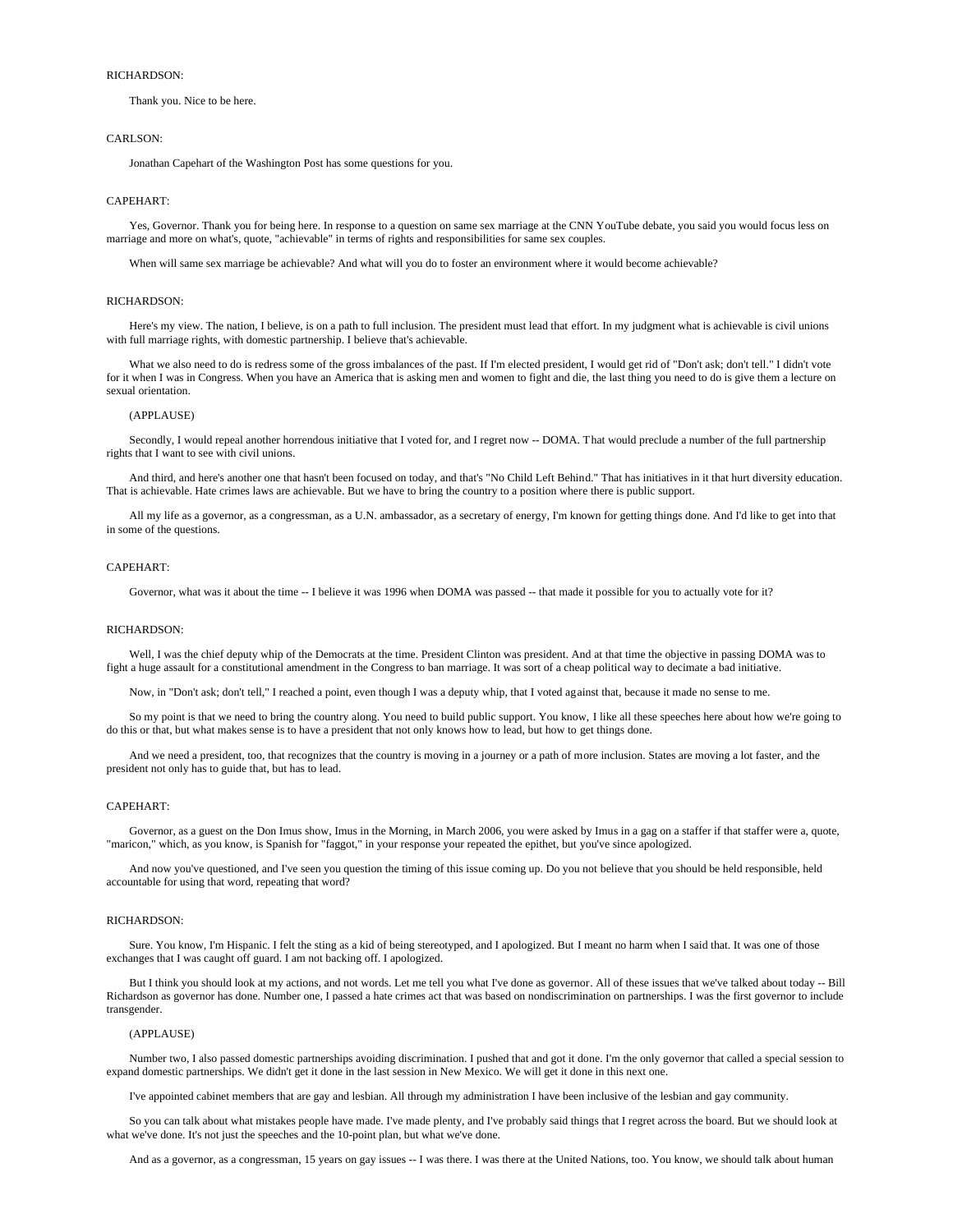rights around the world -- the Iraqis that are being discriminated and targeted today.

We should talk about international issues relating to HIV and AIDS. I was there. I have fully funded in my state HIV AIDS initiatives across the board. I think so when you ask me a question like that, which I accept, obviously, you should look at my record. Actions speak louder than words.

#### CARLSON<sup>.</sup>

 Yes. Governor, I think everyone gets one mistake on Imus, because I myself made one. Before I go to Joe, you said you're calling a special session for domestic partnerships.

# RICHARDSON:

No, I did.

### CARLSON:

Oh, you did. And how did it go?

#### RICHARDSON:

It didn't pass. We lost by one vote.

### CARLSON<sup>.</sup>

 So I now know the answer to my question of why you didn't call a special session for same sex marriage -- because you can't get domestic partnerships through.

## RICHARDSON:

 No, no. Here's another thing that I did, all right? How many states don't have DOMA? There are six. New Mexico is one. I kept it off. I fought it. So I've done it, too. DOMA -- it isn't in New Mexico. It isn't in five other states. It's in the rest of the country. I kept it off. I kept it off. We killed it. Shouldn't that count for something?

# (APPLAUSE)

### CARLSON:

Indeed. We're going to count it.

### RICHARDSON:

All right.

#### CARLSON<sup>.</sup>

OK?

Joe? Joe's going to count it.

## SOLMONESE:

That certainly does count, and you were such a champion on attempting to get domestic partnerships done in New Mexico.

 But following up on the point that you made about the states moving in the right direction and the will of the people needing to be there, if the New Mexico legislature handed you a marriage bill, would you sign it?

### RICHARDSON:

 The New Mexico legislature -- I am pushing it very hard to expand domestic partnership. It's the same thing, Joe. It's a question of going through a path that is achievable.

 Now, I'll give the most flowery speeches like several that have done here. I am in this business to get things done, to lead, to pass legislation, to bring coalitions together, to bring the country together.

## SOLMONESE:

 And you have been a hero on a number of issues. I think what we're really trying to get a sense of here is when you say the country needs to come along, we need to move people, and it's happening in the states, then if it's happening in a state and the legislature hands you that piece of legislation, in your heart where are you on that issue in that sort of a circumstance?

#### RICHARDSON:

 Well, in my heart I'm doing what is achievable. And I'm not there it. And the country isn't there yet. New Mexico isn't there yet. We have to bring the country on. We have to move it in the direction of making this happen. That doesn't mean that I'm closed on this issue. It means that you do what is achievable.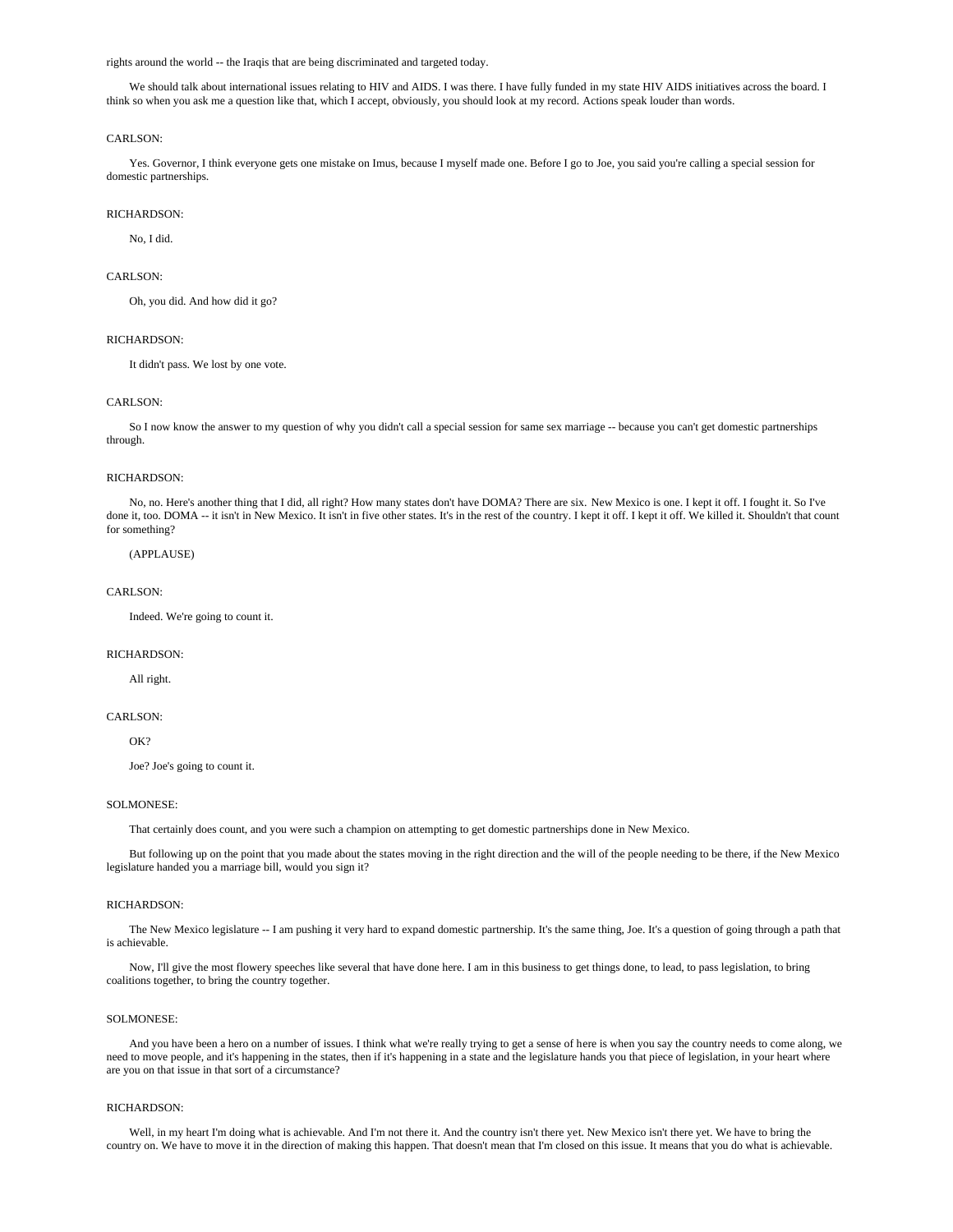# SOLMONESE:

 I want to get to one of the other issues that you mentioned. Under our current immigration laws, one spouse can sponsor another to become a U.S. resident. Same sex couples are not covered by this law.

 What would you do to help bi-national couples, couples who are playing by the rules, gay and lesbian couples who are playing by the rules, but whose families are being torn apart by the current immigration system?

### RICHARDSON:

Well, I believe that when you have expansion of domestic partnership, of civil unions, it should be to all people, regardless of where you are -- overseas, underseas, anywhere.

 So there is a bill in Congress which I have already said I would support to include, because it's currently an immigration issue. I know of friends of mine who have partners in Mexico that when I sign in New Mexico an executive order expanding domestic partnership, one of my constituents has a partner in Mexico, and my own constituent, because of the immigration law, and his partner cannot come together. I think that's wrong. I think that's discrimination.

# CARLSON:

Thank you, Governor. Melissa?

### ETHERIDGE:

Thank you. Do you think homosexuality is a choice? Or is it biological?

#### RICHARDSON:

It's a choice.

# ETHERIDGE:

 I don't know if you understand the question. Do you think a homosexual is born that way, or do you think that around seventh grade we go, "Ooh, I want to be gay?"

# RICHARDSON:

 I'm not a scientist. I don't see this as an issue of science or definition. I see gays and lesbians as people, as a matter of human decency. I see it as a matter of love and companionship and people loving each other. I don't like to categorize people. I don't like to answer definitions like that that perhaps are grounded in science or something else that I don't understand.

### ETHERIDGE:

 It's hard when you are a citizen of a country that tells you that you are making a choice when you were born that way and your creator made you that way and there's a document that was written 200 years ago that says you are entitled to certain rights that you are not given. How can there be anything other than absolutely equal rights for homosexuals?

### RICHARDSON:

 Well, that's always been my view, as I said. As a Hispanic, I grew up with people thinking, because of my darker skin and I wasn't fully speaking English at the time, that I was not equal. So I understand that issue of inequality.

 And so across the board, I've always felt that every human being deserves the same rights, deserves the same niche in our society. All my life I've striven very hard to deal with these civil rights issues and immigration issues affecting families. I've always held these ideals very high, and my record speaks for it.

# ETHERIDGE:

I've lived in your state. I've lived in Santa Fe, a beautiful, beautiful place. How is the bark beetle infestation going?

#### RICHARDSON:

It's still a problem. It's still a problem.

### ETHERIDGE:

Environmentally, I hope you can do something.

# CARLSON:

Governor Richardson, can I interrupt the bark beetle?

# (LAUGHTER)

 I wanted to ask you. People who are opposed to equality for gays and lesbians say it's a lifestyle choice and that it can be cured or changed. And it's just chosen. It's not how you're born, so therefore you don't get equal rights, because you're just choosing to be a certain way.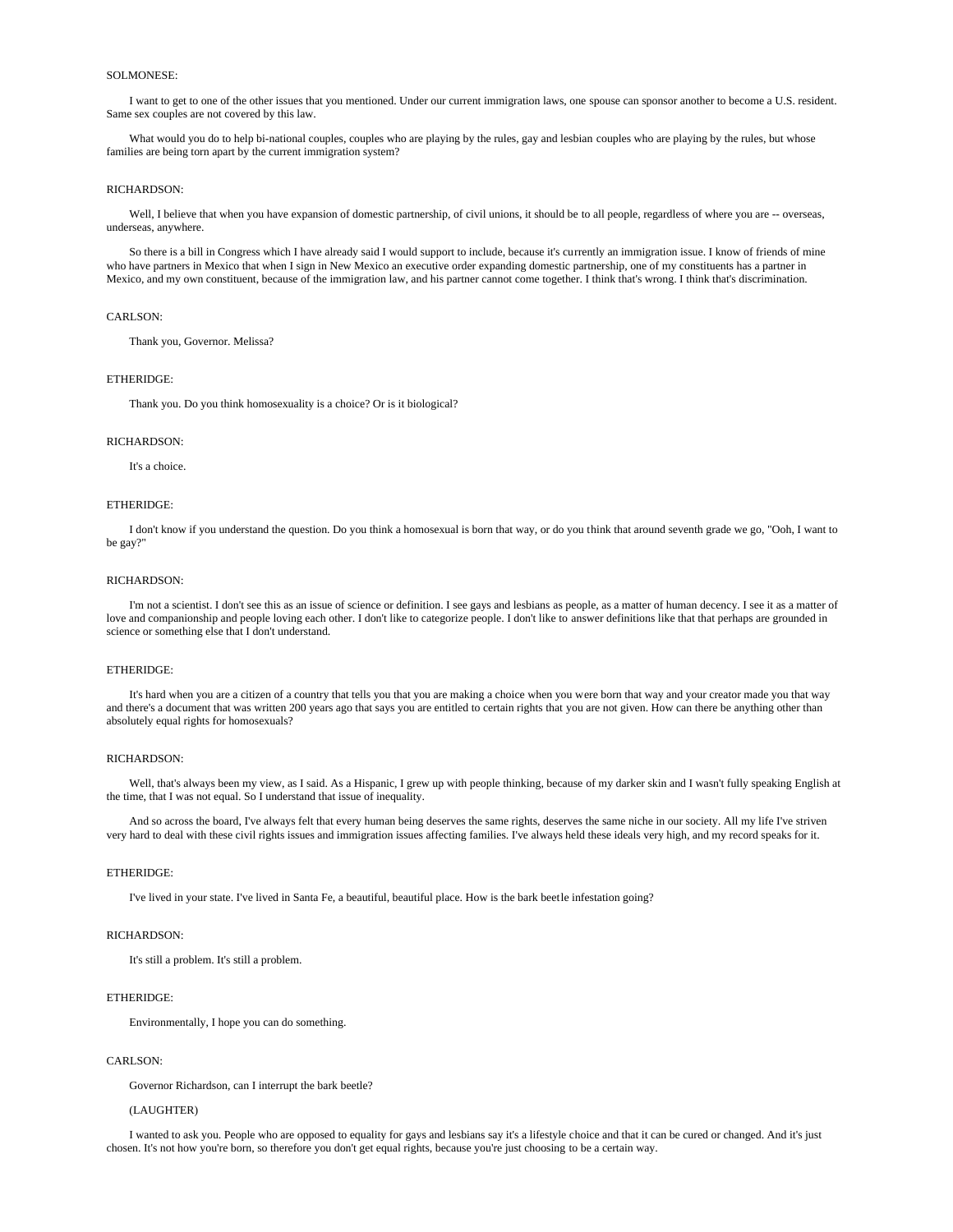What do you say to those people that would take away rights because it's just like choosing anything else, and you can change back if you want? Why should it be a civil right?

### RICHARDSON:

Well, I don't think it's a matter of preferences. It's a matter of equality. I would say that gays and lesbians -- I've seen some of those. I've gotten a lot of letters, because I've been very outspoken on this issue, that gays and lesbians are seeking special preferences. I don't believe that's the case. I think it's a matter of full equality.

 And this is why in my public life I not only have spoken about these issues, I've done it. That's the point that I'm trying to convey, that I have issues relating to domestic partners, issues relating to hate crimes, issues relating to signing executive orders to protect all state employees, issues relating to "Don't ask; don't tell." I will strive to move this country in the direction of full equality for everybody.

### CARLSON:

Thank you, Governor. We're just about out of time. Would you like to make a closing statement? If you want to address the bark beetle, you may.

#### (LAUGHTER)

# RICHARDSON:

 Before I do that, I want to just say to Melissa I admire your efforts on behalf of your fight against breast cancer. I loved your movie, "Inconvenient Truth," the Oscar you got.

#### ETHERIDGE:

Thank you.

### RICHARDSON:

Just tell Al Gore not to run, please. I'm moving up.

(LAUGHTER)

### ETHERIDGE:

He says it's too soul sucking. He won't do it again.

#### RICHARDSON:

I want to lead this country, because I believe I have the most experience and because I represent change. I also believe I'm electable.

Now, I notice how a lot of these candidates have talked about all the things that they want to do and where they stand. I want you to look at my record as a governor, as a congressman, and see what I have done. The full range of issues that has been discussed here I've delivered on as a governor, and I would do the same as president.

The issue is how can we bring this country together to achieve the goals of full equality? And the best barometer of that is your record, not your speeches. The best barometer of that is who has delivered, not your 10-point plan. And with that closing, I ask for the support of the many people here that support in this country full equality.

### CARLSON:

Thank you, Governor.

# (APPLAUSE)

 Last and not least, Senator Hillary Rodham Clinton. She was the first lady of Arkansas and later first lady of the United States. She was elected to her first term as a senator from New York in 2000 and re-elected last year. Senator Hillary Rodham Clinton.

# (APPLAUSE)

# CARLSON:

Senator Clinton, welcome.

# CLINTON:

Thank you.

### CARLSON:

I don't know if Senator Edwards is still here, but from the last debate, let me go on the record. I like the coral jacket.

# CLINTON:

Thank you.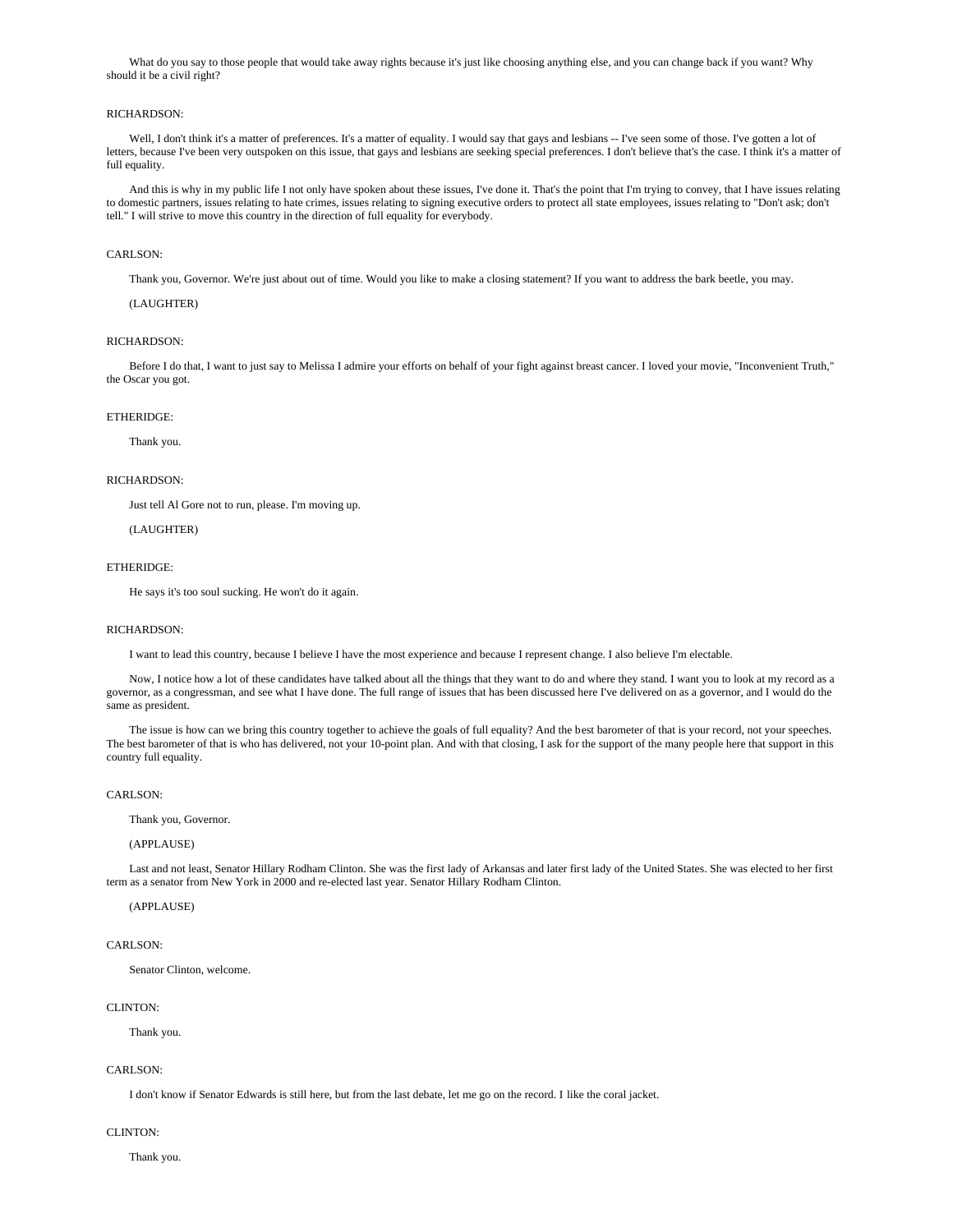Joe is our first questioner for you, Senator.

Joe?

### SOLMONESE:

 Senator, thank you for being here tonight. You've said in past settings like this and all across the country that you would like to repeal "Don't ask; don't tell." Now, since 2003 you've sat on the Senate Armed Services Committee, the committee that would decide this issue. Why haven't you introduced legislation to repeal this policy?

#### SOLMONESE:

Well, Joe, first, thanks for doing this and thanks for everybody being here and having this forum.

 I think the very simple answer is we didn't have a chance with the Republican Congress and George Bush as president. And I want to get it done when I'm president. I want to do it and have it be successful. I don't want to try in a Republican Congress with a very negative president and have it defeated.

 We're talking now that we have a Democratic Congress about what steps we can take to sort of lay the groundwork so that when we do have a change in the White House, which can't happen too soon to suit me...

### (APPLAUSE)

... we will be able to move on that.

 But I just want to put it into a broader context, because it's one of my highest priorities. I came out against "Don't ask; don't tell" in 1999. It was a transitional action that was taken back at the beginning of my husband's administration, because at the time there was such a witch hunt going on.

And we've got some veterans over here. I saw Staff Sergeant Eric Alba, who I have met before at HRC, and I was so glad to see him when I walked in.

#### (APPLAUSE)

 And for people who don't know Staff Sergeant Alba's history, he was the first Marine wounded in Iraq, recipient of a Purple Heart, and 15 years ago he could have both been refused the opportunity to serve, but if he had gotten into the military under the rules that existed at the time and the attitudes that were prevalent, he could have been court-martialed or even accused and threatened with criminal action if he didn't reveal names of those with whom he might have had relationships who were serving in the military.

 I think we have moved a long way on this and other issues, but I think it's important to recall how much of an advance "Don't ask; don't tell" was at the time. However, it was not implemented appropriately. It was still used to discharge a lot of patriotic men and women who were serving our country, often at great cost in the middle of a war where people were being told, "We don't need your services anymore," including linguists and translators and other specialty services.

 But in 1999, it just struck me that it wasn't working and that what we needed to do was to try to move us toward using the Code of Military Justice and judge people on conduct, not status, no matter whether you're gay or straight. That's the way it should be. It should be even-handed across the entire services.

 We're beginning to see some changes. I remember very well the intense debates about this back in '93, and honestly, it was so emotional in the military and in the Congress that the Congress did pass a law. But we have to get the law repealed.

 But now it's beginning to change. Former Joint Chiefs of Staff Chairman General Shalikashvili has just come out in favor of a change. I've noticed General Powell, who was adamantly against my husband's efforts back in '93, has begun to say, "You know, maybe we should rethink this."

So I think we will lay the groundwork, but then when I'm president, we'll get it done. And I'm looking forward to doing that.

(APPLAUSE)

#### SOLMONESE:

Changing tracks, talk to us about what is at the heart of your opposition to same sex marriage?

### CLINTON<sup>.</sup>

Well, Joe, I prefer to think of it as being very positive about civil unions.

#### (LAUGHTER)

It's a personal position, and you and I have talked about it. I've talked about it with a number of my friends here and across the country.

 And for me, we have made it very clear in our country that we believe in equality. How we get to full equality is the debate we're having. And I am absolutely in favor of civil unions with full equality, full equality of benefits, rights and privileges.

 And I've also been a very strong supporter of letting the states maintain their jurisdiction over marriage. And I believe that was a right decision for a lot of reasons, because it's easy, again, to forget that just 2.5 years ago, we were facing all of these referenda that were enshrining discrimination in state constitutions. And a lot of people tried very hard to fight against them and prevent them from being passed, but unfortunately, they were.

Now, 2.5 years later we're beginning to see other states take different approaches. And what we were able to do -- and I really give HRC a lot of credit for your leadership on this -- in stopping the federal marriage amendment gave the states the breathing room to make different decisions.

 So I want to proceed with equalizing federal benefits. I want to repeal Section 3 of DOMA, which stands in the way of the extension of benefits to people in committed same sex relationships, and I will be very strongly in favor of doing that as president.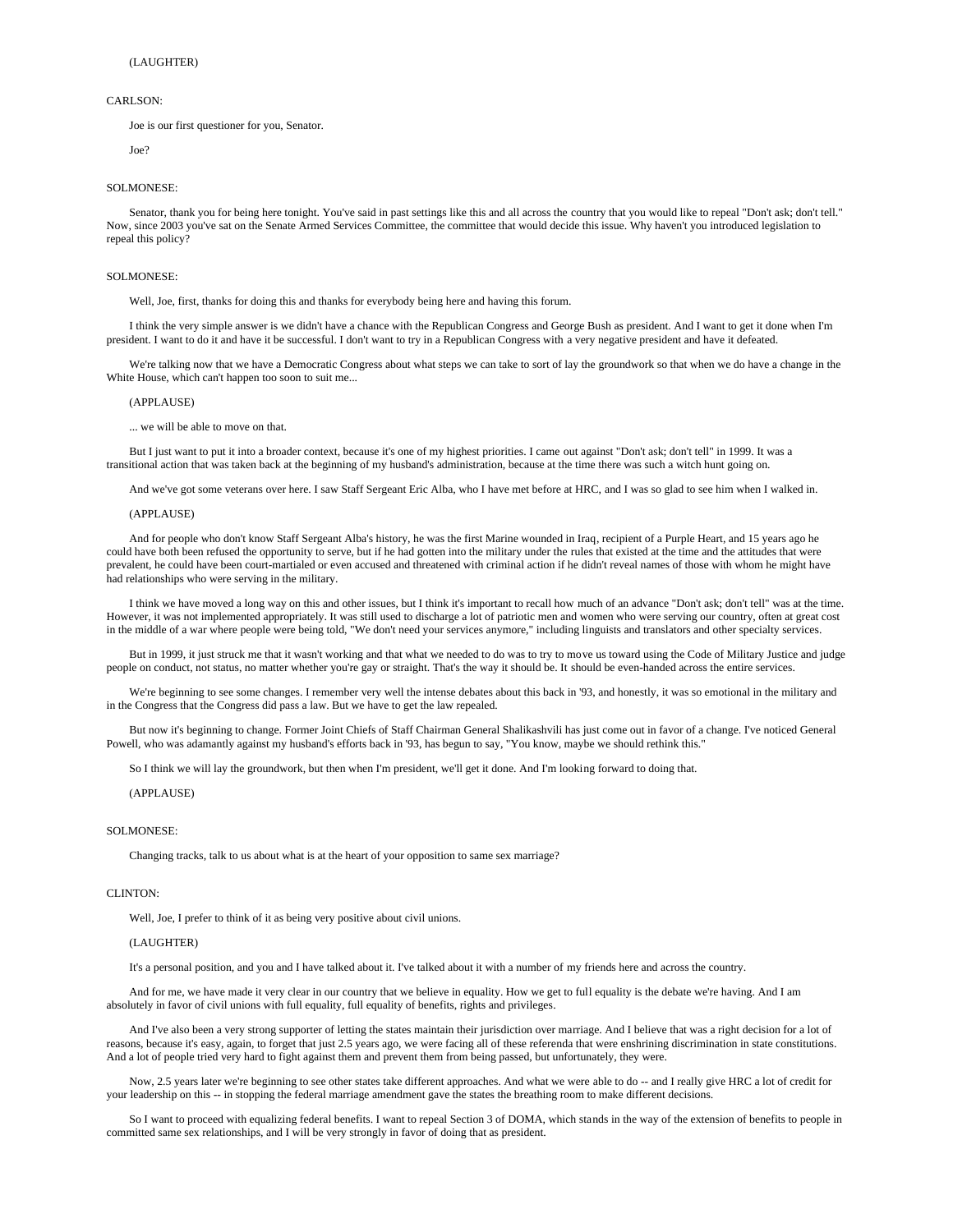### SOLMONESE:

 I wonder, Senator, if you can sympathize with the frustration of this argument that it's a states' rights issue. In the civil rights struggle, this argument that it was a states' rights issue was something that was typically used against people working against us as sort of a red herring. And so can you see where this argument of marriage as a states' right issue would resonate the same way in our community?

### CLINTON:

 Absolutely. And Joe, not only that, I really respect the advocacy that the community is waging on behalf of marriage. I think you're doing exactly what you need to do and should do, and I really am very much impressed by the intensity and the persistence of that advocacy. But this has not been a long-term struggle yet.

And I think it's really clear that people in the states are moving much more rapidly to deal with the inequality than you would find at the federal level.

When you and I were plotting strategy to beat the federal marriage amendment, the reason we were plotting strategy is we were worried it was going to pass. And, again, this was a terrifying prospect that we would have enshrined in the Constitution for the first time ever discrimination.

 And we were very clear about what we needed to do to get the vote in order to prevent this mean-spirited, divisive effort led by Karl Rove to politicize the hopes and dreams of so many of our fellow Americans.

 And we were able to defeat it, but I don't know that we could have defeated it if we had not had DOMA. That, if anything, has provided a great protection against what was clearly the Republican strategy blessed by George Bush, led by the congressional Republicans, to just cynically use marriage as a political tool.

# CARLSON:

Do you think that's going to come up this time when the Republicans are running?

#### CLINTON:

No.

#### CARLSON:

Is it dead as an issue?

### CLINTON:

You know, Margaret, I'm very optimistic, because I think that...

### CARLSON:

I haven't heard it yet.

### CLINTON:

I don't hear it either, and -- don't tell anybody, but I'm running for president...

# (LAUGHTER)

... and so I'm traveling around the country a lot.

## CARLSON<sup>.</sup>

"Don't ask; don't tell."

#### CLINTON:

Yes, that's right. And I don't hear it. I don't feel it. I don't see it. Even with the Republicans, with their various forums, you don't get the sense. Why? Because a lot of people who were in favor of that constitutional amendment knew better. That was a strictly cynical, political ploy on their part, and they were successful, unfortunately, in a lot of states.

 But I think that now people are starting to say, "Well, maybe we don't want to do that," and because a Democratic Congress won't bring up the amendment, there's really nothing for them to be rallying around.

### CARLSON:

Thank you, Senator.

Melissa?

#### ETHERIDGE:

 Senator, I have a personal issue here. I remember when your husband was elected president, I actually came out publicly during his inaugural week. It was a very hopeful time for the gay community. For the first time we were being recognized as American citizens. It was wonderful. We were very, very hopeful.

 And in the years that followed, our hearts were broken. We were thrown under the bus. We were pushed aside. All those great promises that were made to us were broken. And I understand politics. I understand how hard things are to bring about change.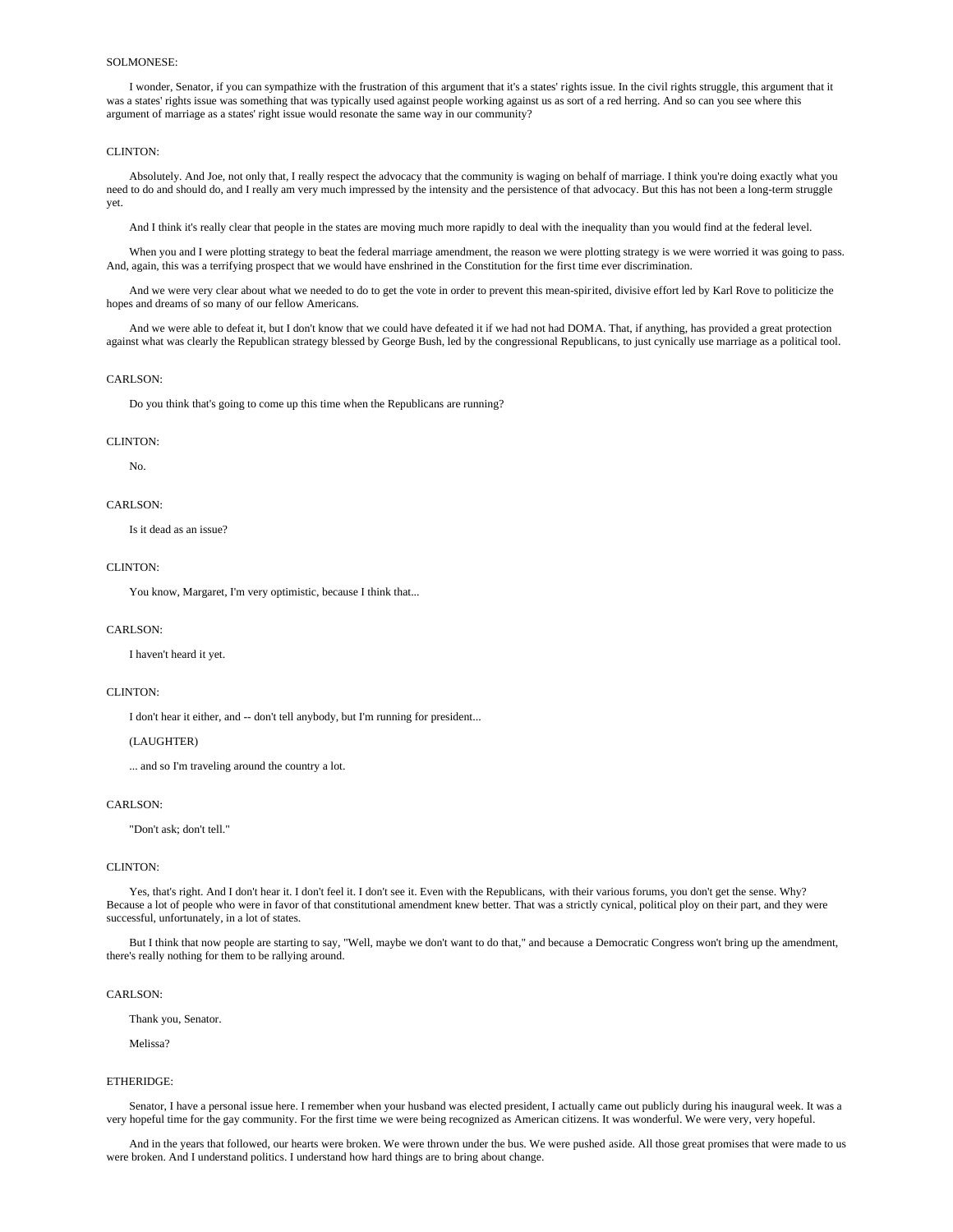But it is many years later now, and what are you going to do to be different than that? I know you're sitting here now. It's a year out -- more than a year. A year from now are we going to be left behind like we were before?

# CLINTON:

Well, obviously, Melissa, I don't see it quite the way that you describe, but I respect your feeling about it.

 From the moment that Bob Hathaway spoke at the Democratic convention through the appointments that were made, both to positions in Cabinet agencies as well as in the White House, to the ongoing struggle against Gingrich and the Republican majority, I think that we certainly didn't get as much done as I would have liked, but I believe that there was a lot of honest effort going on by the president, the vice president and the rest of us who were trying to keep the momentum going.

 I remember when I was running for the Senate as first lady, marching in the gay pride parade in New York City. And to a lot of people that was just an unbelievable act.

#### ETHERIDGE:

Why not be the leader now?

# CLINTON:

Well, I think I am a leader now. And I think that we are doing a lot to not only talk about laws, as important as they are, but to really try to change attitudes and persuade people that they should be more open, more respectful, more accepting.

 If I were sitting where you're sitting with all you have gone through in the last 14 years, I'm sure I would feel exactly the same way, because not only did you bravely come out, but you've had health challenges and so much else. And so time can't go by slowly. You want things to move as quickly as possible, which I understand and wish could happen as well.

 But as president, I think I have an opportunity both to reverse the concerted assault on people. It wasn't just on people's rights; it was on people. It was pointing fingers. It was demeaning. It was degrading. It was mean-spirited. And that will end. That is over. And when we began to...

#### (APPLAUSE)

### CARLSON:

We're almost out of time, believe it or not. Time flies when you're having a good time.

#### CLINTON·

Oh, I can't believe it.

### CARLSON:

But Jonathan?

### CLINTON:

To be continued, Melissa.

### CARLSON:

Jonathan?

### CAPEHART:

 Senator, former Joint Chiefs Chairman Peter Pace called homosexuality immoral. And when you were first asked about it, you said, quote, "I'm going to leave that to others to conclude." The next day, after much criticism, you finally said you did not think that homosexuality was immoral. Why didn't you say that the first time?

# CLINTON:

 Well, it was a mistake, Jonathan, because what I went on to say after what you quoted was to launch an attack on "Don't ask; don't tell," because my view was that as a chairman of the Joint Chiefs, he had absolutely no right to say what he said.

 I disagreed with him profoundly, but what was really offensive is that he was in a position of responsibility that had a direct impact on the lives of hundreds of thousands of these young people in the military. So I went right at him on "Don't ask; don't tell."

 And you know you say these things. Somebody sticks a microphone in front of you and you say, "Well, that's pretty good." And my friends started calling me and saying, "Well, that wasn't very good." I said, "Oh, you're probably right." So I immediately got the first opportunity I could to say the whole thing.

 So I just was focused on one aspect of what I thought was really over the line. You know, Joe Blow, Joe Schmo walking down the street can say, "Here's what I believe." You say, "Who cares?" The chairman of the Joint Chiefs says it -- that has a direct impact on policy, and that's what I went after. But I should have put it in a broader context.

#### CAPEHART:

Senator, would you...?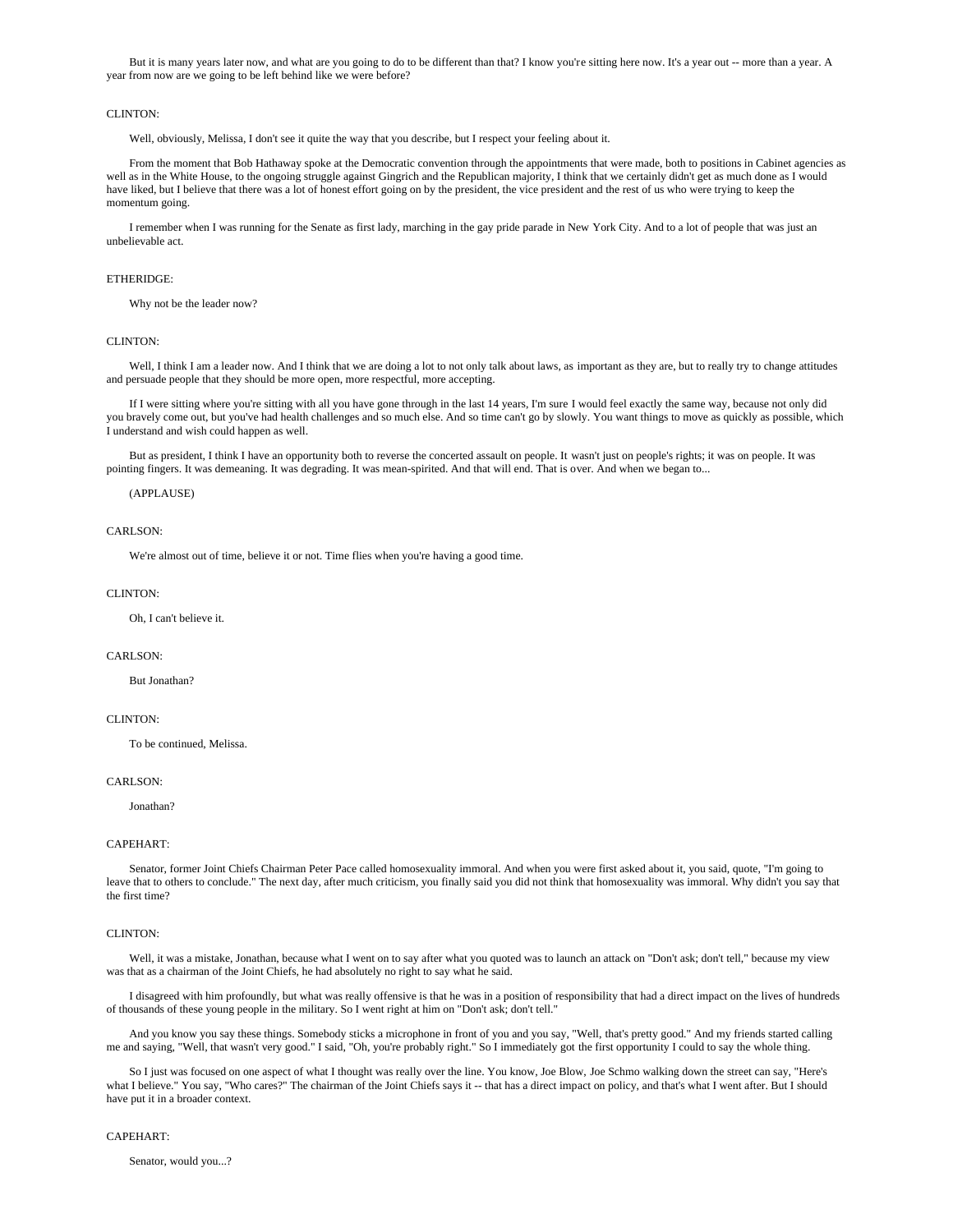Well, we are just about out of time, Jonathan. I'm really sorry.

### CAPEHART:

... who's anti-gay?

# CLINTON:

I'm sorry. What, Jonathan?

# CAPEHART:

Would you put someone on the bench who is known to be anti-gay?

# CLINTON:

No. And that's why we shouldn't.

(APPLAUSE)

### CARLSON<sup>.</sup>

Senator...

### CLINTON:

That's one of the reasons why I'm against Southwick for...

# CARLSON:

Senator, you told the AFL-CIO on Tuesday night, "I'm your girl." Do you want to express those same sentiments here?

# CLINTON:

I am your girl. Absolutely.

# CARLSON<sup>.</sup>

And you do get a closing statement, short though it may be.

### CLINTON:

 Well, I want to be a president who really does move forward the agenda of progress and equality in our country. That is what I have tried to do my entire life for 35 years.

 This country, with all of its flaws which we can see manifest -- it doesn't move fast enough; it doesn't do what we want it to do -- has demonstrated extraordinary resilience and a lot of movement forward. And I think we will see that as the years unfold, and I want to be a part of that.

 But I come to these issues not as a senator or as a lawyer or as a presidential candidate, but as a friend of a lot of members of the LGBT community who are my age who have suffered through a long period of coming out, of having to face families and having to deal with all of the issues that we know occur.

 And I want to be a president who can clearly say to the American people, "These are our friends, our children, our parents. These are people we want to support as they live the best lives they can."

 So it's very personal for me. And we are not going to agree on everything, but I will be a president who will fight for you, who will work to end discrimination in the employment area and "Don't ask; don't tell," finally get hate crimes through, do a lot of what we need to do on HIV AIDS and so much more. And I really hope we can be partners in trying to make our country a little bit better and a little more progressive for all of us. Thank you.

# CARLSON:

Senator, wish we had more time. Thank you.

# CLINTON·

I do, too.

### CARLSON:

 That concludes our forum, but the campaign is only heating up. From now through Election Day 2008, stay informed, follow the campaign and join with LGBT Americans across the nation to debate the issues of visiblevote08.com and at hrc.org.

On behalf of LOGO and the Human Rights Campaign Foundation, thank you to your panelists, Jonathan Capehart, Melissa Etheridge and Joe Solmonese.